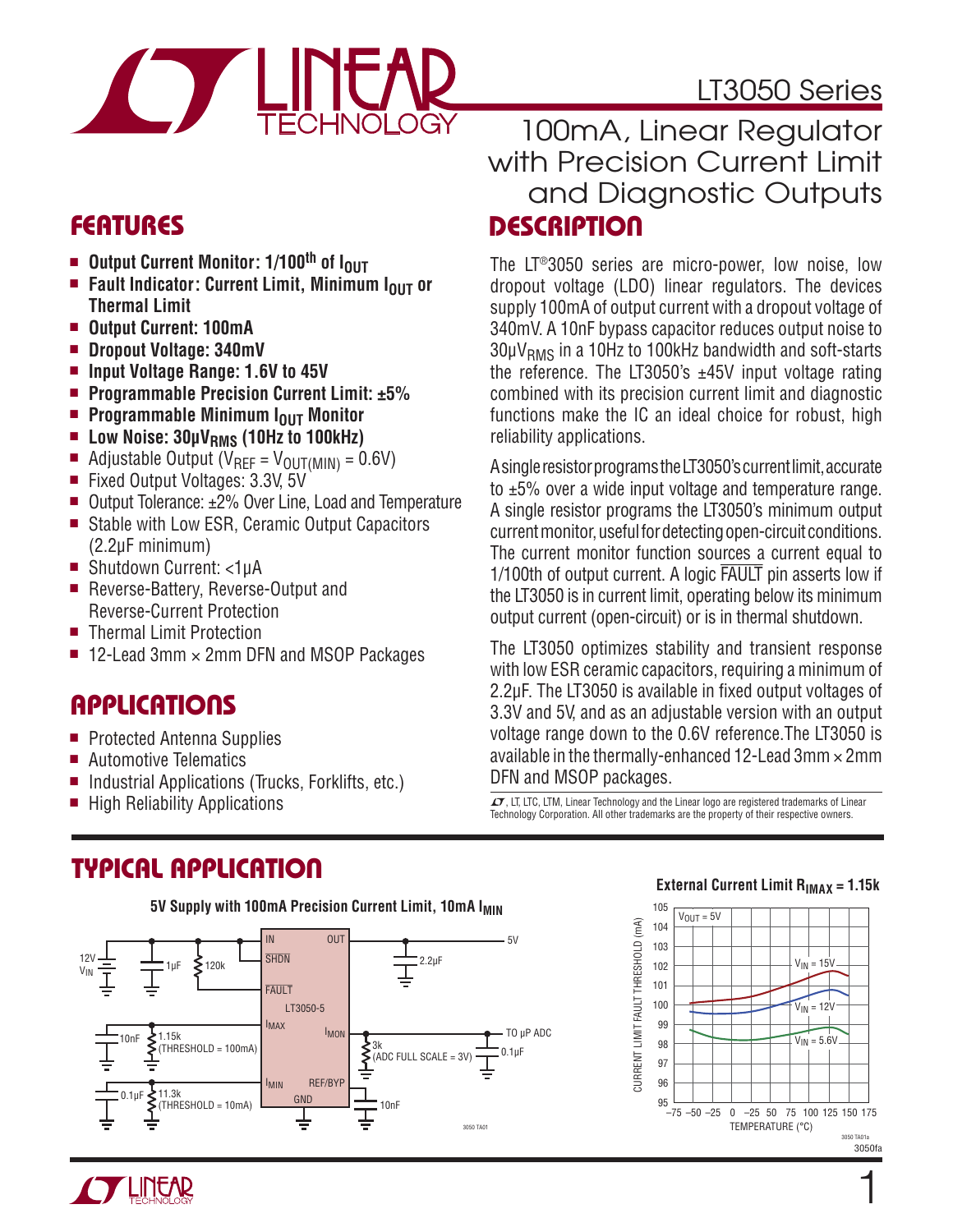#### **ABSOLUTE MAXIMUM RATINGS (Note 1)**

| Output Short-Circuit Duration  Indefinite         |  |
|---------------------------------------------------|--|
| Operating Junction Temperature Range (Notes 2, 3) |  |
|                                                   |  |
|                                                   |  |
| Storage Temperature Range-65°C to 150°C           |  |
| Lead Temperature: Soldering, 10 sec300°C          |  |
| (MSOP Package Only)                               |  |

# **PIN CONFIGURATION**



# **ORDER INFORMATION**

| <b>LEAD FREE FINISH</b> | <b>TAPE AND REEL</b>  | <b>PART MARKING*</b> | <b>PACKAGE DESCRIPTION</b>      | <b>TEMPERATURE RANGE</b>            |
|-------------------------|-----------------------|----------------------|---------------------------------|-------------------------------------|
| LT3050EMSE#PBF          | LT3050EMSE#TRPBF      | 3050                 | 12-Lead Plastic MSOP            | $-40^{\circ}$ C to 125 $^{\circ}$ C |
| LT3050IMSE#PBF          | LT3050IMSE#TRPBF      | 3050                 | 12-Lead Plastic MSOP            | $-40^{\circ}$ C to 125 $^{\circ}$ C |
| LT3050MPMSE#PBF         | LT3050MPMSE#TRPBF     | 3050                 | 12-Lead Plastic MSOP            | $-55^{\circ}$ C to 125 $^{\circ}$ C |
| LT3050EMSE-3.3#PBF      | LT3050EMSE-3.3#TRPBF  | 305033               | 12-Lead Plastic MSOP            | $-40^{\circ}$ C to 125 $^{\circ}$ C |
| LT3050IMSE-3.3#PBF      | LT3050IMSE-3.3#TRPBF  | 305033               | 12-Lead Plastic MSOP            | $-40^{\circ}$ C to 125 $^{\circ}$ C |
| LT3050MPMSE-3.3#PBF     | LT3050MPMSE-3.3#TRPBF | 305033               | 12-Lead Plastic MSOP            | $-55^{\circ}$ C to 125 $^{\circ}$ C |
| LT3050EMSE-5#PBF        | LT3050EMSE-5#TRPBF    | 30505                | 12-Lead Plastic MSOP            | $-40^{\circ}$ C to 125 $^{\circ}$ C |
| LT3050IMSE-5#PBF        | LT3050IMSE-5#TRPBF    | 30505                | 12-Lead Plastic MSOP            | $-40^{\circ}$ C to 125 $^{\circ}$ C |
| LT3050MPMSE-5#PBF       | LT3050MPMSE-5#TRPBF   | 30505                | 12-Lead Plastic MSOP            | $-55^{\circ}$ C to 125 $^{\circ}$ C |
| LT3050EDDB#PBF          | LT3050EDDB#TRPBF      | LFGC                 | 12-Lead (3mm × 2mm) Plastic DFN | $-40^{\circ}$ C to 125°C            |
| LT3050IDDB#PBF          | LT3050IDDB#TRPBF      | LFGC                 | 12-Lead (3mm × 2mm) Plastic DFN | $-40^{\circ}$ C to 125 $^{\circ}$ C |
| LT3050EDDB-3.3#PBF      | LT3050EDDB-3.3#TRPBF  | LFWR                 | 12-Lead (3mm × 2mm) Plastic DFN | $-40^{\circ}$ C to 125 $^{\circ}$ C |
| LT3050IDDB-3.3#PBF      | LT3050IDDB-3.3#TRPBF  | LFWR                 | 12-Lead (3mm × 2mm) Plastic DFN | $-40^{\circ}$ C to 125 $^{\circ}$ C |

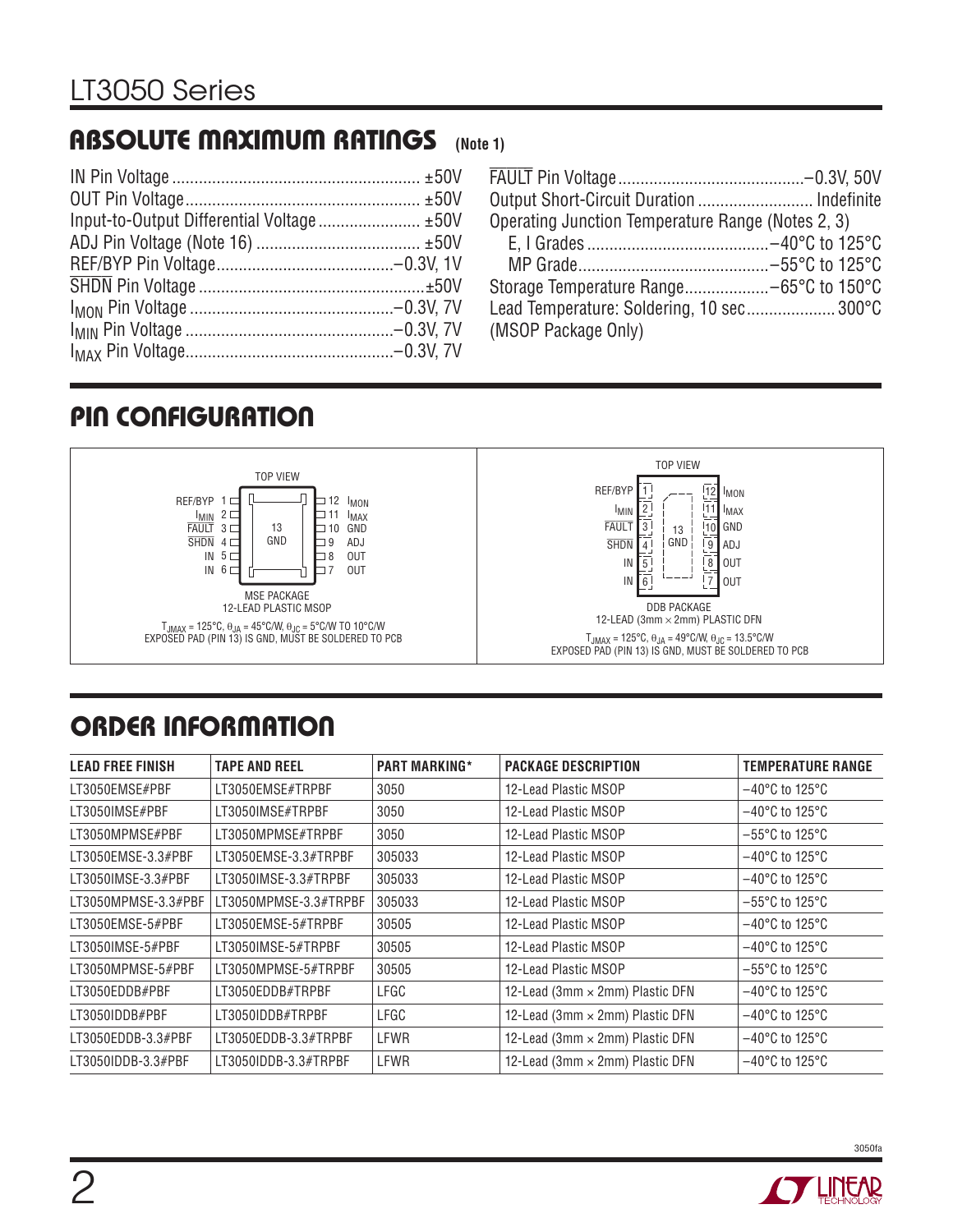# **ORDER INFORMATION**

| <b>LEAD FREE FINISH</b>  | <b>TAPE AND REEL</b> | <b>PART MARKING*</b> | <b>PACKAGE DESCRIPTION</b>      | <b>TEMPERATURE RANGE</b>            |
|--------------------------|----------------------|----------------------|---------------------------------|-------------------------------------|
| LT3050EDDB-5#PBF         | LT3050EDDB-5#TRPBF   | <b>LFWS</b>          | 12-Lead (3mm × 2mm) Plastic DFN | $-40^{\circ}$ C to 125 $^{\circ}$ C |
| LT3050IDDB-5#PBF         | LT3050IDDB-5#TRPBF   | <b>LFWS</b>          | 12-Lead (3mm × 2mm) Plastic DFN | $-40^{\circ}$ C to 125°C            |
| <b>LEAD BASED FINISH</b> | <b>TAPE AND REEL</b> | <b>PART MARKING*</b> | <b>PACKAGE DESCRIPTION</b>      | <b>TEMPERATURE RANGE</b>            |
| LT3050EMSE               | LT3050EMSE#TR        | 3050                 | 12-Lead Plastic MSOP            | $-40^{\circ}$ C to 125 $^{\circ}$ C |
| LT3050IMSE               | LT3050IMSE#TR        | 3050                 | 12-Lead Plastic MSOP            | $-40^{\circ}$ C to 125 $^{\circ}$ C |
| LT3050MPMSE              | LT3050MPMSE#TR       | 3050                 | 12-Lead Plastic MSOP            | $-55^{\circ}$ C to 125 $^{\circ}$ C |
| LT3050EMSE-3.3           | LT3050EMSE-3.3#TR    | 305033               | 12-Lead Plastic MSOP            | $-40^{\circ}$ C to 125 $^{\circ}$ C |
| LT3050IMSE-3.3           | LT3050IMSE-3.3#TR    | 305033               | 12-Lead Plastic MSOP            | $-40^{\circ}$ C to 125 $^{\circ}$ C |
| LT3050MPMSE-3.3          | LT3050MPMSE-3.3#TR   | 305033               | 12-Lead Plastic MSOP            | $-55^{\circ}$ C to 125 $^{\circ}$ C |
| LT3050EMSE-5             | LT3050EMSE-5#TR      | 30505                | 12-Lead Plastic MSOP            | $-40^{\circ}$ C to 125 $^{\circ}$ C |
| LT3050IMSE-5             | LT3050IMSE-5#TR      | 30505                | 12-Lead Plastic MSOP            | $-40^{\circ}$ C to 125°C            |
| LT3050MPMSE-5            | LT3050MPMSE-5#TR     | 30505                | 12-Lead Plastic MSOP            | $-55^{\circ}$ C to 125°C            |
| LT3050EDDB               | LT3050EDDB#TR        | LFGC                 | 12-Lead (3mm × 2mm) Plastic DFN | $-40^{\circ}$ C to 125°C            |
| LT3050IDDB               | LT3050IDDB#TR        | LFGC                 | 12-Lead (3mm × 2mm) Plastic DFN | $-40^{\circ}$ C to 125°C            |
| LT3050EDDB-3.3           | LT3050EDDB-3.3#TR    | LFWR                 | 12-Lead (3mm × 2mm) Plastic DFN | $-40^{\circ}$ C to 125°C            |
| LT3050IDDB-3.3           | LT3050IDDB-3.3#TR    | LFWR                 | 12-Lead (3mm × 2mm) Plastic DFN | $-40^{\circ}$ C to 125 $^{\circ}$ C |
| LT3050EDDB-5             | LT3050EDDB-5#TR      | LFWS                 | 12-Lead (3mm × 2mm) Plastic DFN | $-40^{\circ}$ C to 125°C            |
| LT3050IDDB-5             | LT3050IDDB-5#TR      | <b>LFWS</b>          | 12-Lead (3mm × 2mm) Plastic DFN | $-40^{\circ}$ C to 125°C            |

Consult LTC Marketing for parts specified with wider operating temperature ranges. \*The temperature grade is identified by a label on the shipping container. For more information on lead free part marking, go to: http://www.linear.com/leadfree/

For more information on tape and reel specifications, go to: http://www.linear.com/tapeandreel/

### **ELECTRICAL CHARACTERISTICS** The  $\bullet$  denotes the specifications which apply over the full operating temperature range, otherwise specifications are at T<sub>A</sub> = 25°C. (Note 2)

| <b>PARAMETER</b>                    | <b>CONDITIONS</b>                                                                                                                                                                         |  |                | <b>TYP</b>        | <b>MAX</b>      | <b>UNITS</b>   |
|-------------------------------------|-------------------------------------------------------------------------------------------------------------------------------------------------------------------------------------------|--|----------------|-------------------|-----------------|----------------|
| Minimum Input Voltage (Notes 3, 11) | $I_{\text{LOAD}} = 100 \text{mA}$                                                                                                                                                         |  |                | 1.6               | 2.2             | V              |
| <b>Regulated Output Voltage</b>     | LT3050-3.3: $V_{IN}$ = 3.9V, $I_{I}$ <sub>OAD</sub> = 1mA<br>$3.9$ V < V <sub>IN</sub> < 15V, 1mA < I <sub>I 0AD</sub> < 100mA (Note 15)                                                  |  | 3.267<br>3.234 | 3.3<br>3.3        | 3.333<br>3.366  | V<br>V         |
|                                     | LT3050-5: $V_{IN}$ = 5.6V, $I_{I OAD}$ = 1mA<br>$5.6$ V < V <sub>IN</sub> 15V, 1mA < I <sub>LOAD</sub> < 100mA (Note 15)                                                                  |  | 4.95<br>4.9    | 5<br>5            | 5.05<br>5.1     | V<br>V         |
| ADJ Pin Voltage (Notes 3, 4)        | $V_{IN}$ = 2.2V, $I_{LOAD}$ = 1mA<br>$2.2$ V < V <sub>IN</sub> < 15V, 1mA < I <sub>LOAD</sub> < 100mA (Note 15)                                                                           |  | 594<br>588     | 600<br>600        | 606<br>612      | mV<br>mV       |
| Line Regulation (Note 3)            | LT3050-3.3: $\Delta V_{IN}$ = 3.9V to 45V, $I_{I \cap AD}$ = 1mA<br>LT3050-5: $\Delta V_{IN}$ = 5.6V to 45V, $I_{I OAD}$ = 1mA<br>LT3050: $\Delta V_{1N}$ = 2.2V to 45V, $I_{1OAD}$ = 1mA |  |                | 2.2<br>3.3<br>0.4 | 16.5<br>25<br>3 | mV<br>mV<br>mV |
| Load Regulation (Note 3)            | LT3050-3.3: $V_{IN}$ = 3.9V, $I_{LOAD}$ = 1mA to 100mA<br>LT3050-5: $V_{IN}$ = 5.6V, $I_{I OAD}$ = 1mA to 100mA<br>LT3050: $V_{IN}$ = 2.2V, $I_{I}$ $OAD$ = 1mA to 100mA                  |  |                | 7.2<br>8.4<br>0.2 | 33<br>50<br>4   | mV<br>mV<br>mV |

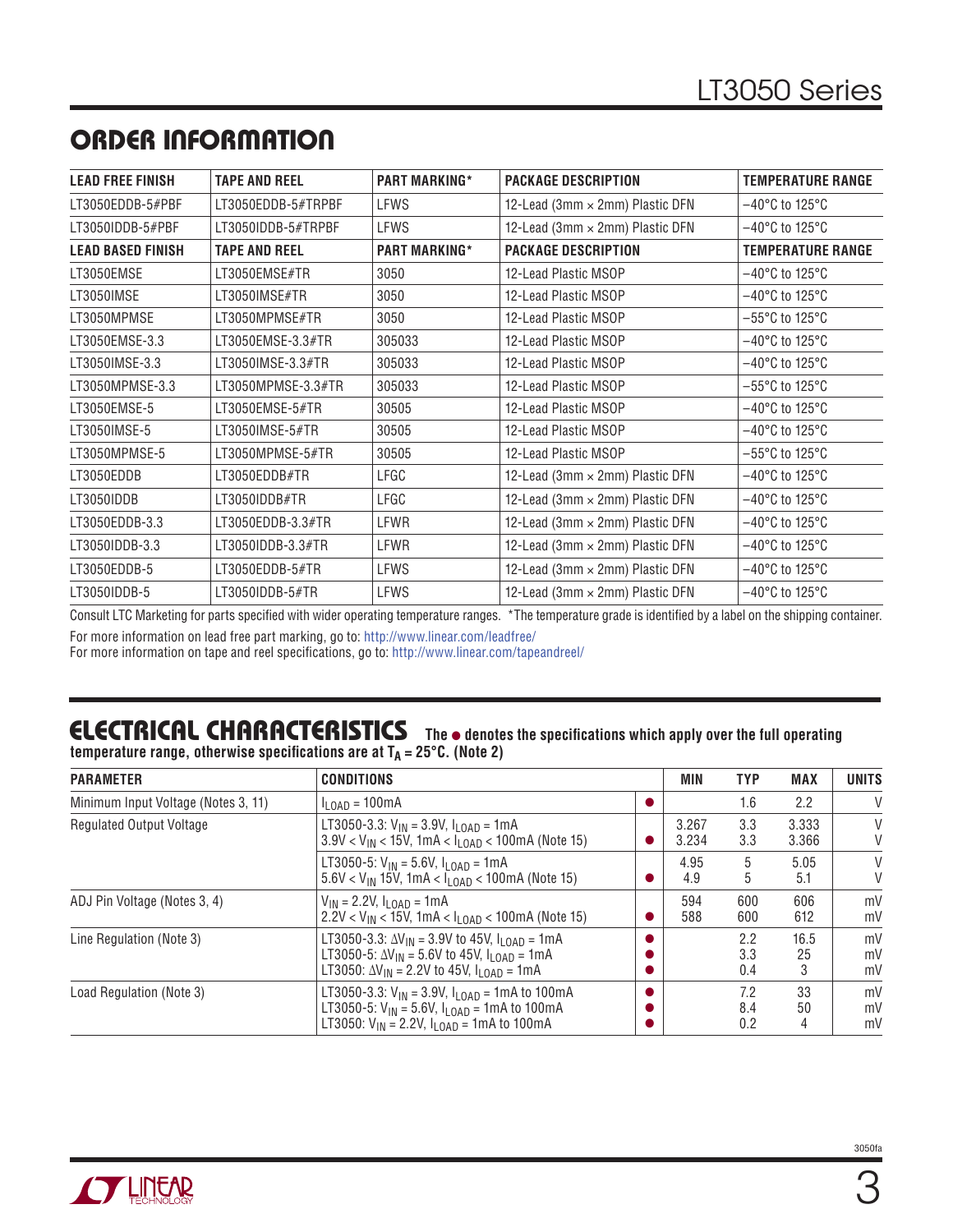#### **ELECTRICAL CHARACTERISTICS** The  $\bullet$  denotes the specifications which apply over the full operating temperature range, otherwise specifications are at T<sub>A</sub> = 25°C. (Note 2)

| <b>PARAMETER</b>                                                                | <b>CONDITIONS</b>                                                                                                                                        |           |                | <b>TYP</b>                     | <b>MAX</b>                   | <b>UNITS</b>               |
|---------------------------------------------------------------------------------|----------------------------------------------------------------------------------------------------------------------------------------------------------|-----------|----------------|--------------------------------|------------------------------|----------------------------|
| Dropout Voltage<br>$V_{IN} = V_{OUT(NOMINAL)}$ (Notes 5, 6)                     | $I_{\text{LOAD}} = 1 \text{mA}$<br>$I_{LOAD} = 1mA$                                                                                                      |           |                | 110                            | 150<br>220                   | mV<br>mV                   |
|                                                                                 | $I_{\text{LOAD}} = 10 \text{mA}$<br>$I_{LOAD} = 10mA$                                                                                                    |           |                | 195                            | 240<br>340                   | mV<br>mV                   |
|                                                                                 | $I_{\text{LOAD}} = 50 \text{mA}$<br>$I_{\text{LOAD}} = 50 \text{mA}$                                                                                     |           |                | 280                            | 330<br>450                   | mV<br>mV                   |
|                                                                                 | $I_{\text{LOAD}} = 100 \text{mA}$<br>$I_{LOAD} = 100mA$                                                                                                  |           |                | 340                            | 400<br>550                   | mV<br>mV                   |
| <b>GND Pin Current</b><br>$V_{IN}$ = $V_{OUT(NOMINAL)}$ + 0.6V (Notes 6, 7, 11) | $I_{\text{LOAD}} = 0 \text{mA}$<br>$I_{LOAD} = 1mA$<br>$I_{LOAD} = 10mA$<br>$I_{\text{LOAD}} = 50 \text{mA}$<br>$I_{LOAD} = 100mA$                       |           |                | 45<br>60<br>175<br>0.85<br>2.2 | 90<br>160<br>370<br>2<br>5.2 | μA<br>μA<br>μA<br>mA<br>mA |
| Quiescent Current in Shutdown                                                   | $V_{IN}$ = 12V, $V_{\overline{SHDN}}$ = 0V                                                                                                               |           |                | 0.17                           | 1                            | μA                         |
| ADJ Pin Bias Current (Notes 3, 12)                                              | $V_{IN} = 12V$                                                                                                                                           | ●         |                | 12.5                           | 60                           | пA                         |
| Output Voltage Noise                                                            | $C_{\text{OUT}} = 10 \mu F$ , $I_{\text{LOAD}} = 100 \text{mA}$ , $V_{\text{OUT}} = 600 \text{mV}$ ,<br>$BW = 10Hz$ to $100kHz$                          |           |                | 90                             |                              | <b>µVRMS</b>               |
| Output Voltage Noise                                                            | $C_{OIII}$ = 10µF, $C_{BYP}$ = 0.01µF, $I_{I OAD}$ = 100mA, $V_{OIII}$ = 600mV<br>$BW = 10Hz$ to 100kHz                                                  |           |                | 30                             |                              | <b>µVRMS</b>               |
| Shutdown Threshold                                                              | $V_{OIII} =$ Off to On<br>$V_{\text{OUT}} =$ On to Off                                                                                                   | ●         |                | 0.7<br>0.6                     | 1.5                          | V<br>V                     |
| SHDN Pin Current (Note 13)                                                      | $V_{\overline{\text{SHDN}}} = 0V$<br>$V\overline{\text{SHDN}} = 45V$                                                                                     |           |                | 0.9                            | 1<br>3                       | μA<br>μA                   |
| <b>Ripple Rejection</b>                                                         | $V_{IN} - V_{OUT} = 2V$ , $V_{RIPPLE} = 0.5V_{P-P}$ ,<br>$f_{RIPPLE}$ = 120Hz, $I_{LOAD}$ = 100mA<br>LT3050<br>LT3050-3.3<br>LT3050-5                    |           | 70<br>55<br>51 | 85<br>70<br>66                 |                              | dB<br>dB<br>dB             |
| <b>FAULT</b> Pin Logic Low Voltage                                              | $V_{IN}$ = 2.2V, FAULT Asserted, $I_{FAULT}$ = 100µA                                                                                                     |           |                | 140                            | 250                          | mV                         |
| <b>FAULT</b> Pin Leakage Current                                                | FAULT = 5V, FAULT Not Asserted                                                                                                                           |           |                | 0.01                           | 1                            | μA                         |
| Input Reverse Leakage Current                                                   | $V_{IN} = -45V$ , $V_{OUT} = 0$                                                                                                                          | $\bullet$ |                |                                | 300                          | μA                         |
| Reverse Output Current (Note 14)                                                | $V_{\text{OUT}} = 1.2V, V_{\text{IN}} = 0$                                                                                                               |           |                | 0.2                            | 10                           | μA                         |
| Internal Current Limit (Note 3)                                                 | $V_{IN}$ = 2.2V or $V_{OUT(NOMINAL)} + 0.6V$ , $V_{OUT} = 0V$ , $I_{MAX} = 0V$<br>$V_{IN}$ = 2.2V or $V_{OUT(NOMINAL)} + 0.6V$ , $\Delta V_{OUT} = -5\%$ |           | 110            | 240                            |                              | mA                         |
| <b>External Programmed Current Limit</b><br>(Notes 6, 8)                        | LT3050-3.3<br>$3.9V < V_{IN} < 13.3V$ , $R_{IMAX} = 2.26k$<br>FAULT Pin Threshold (IFAULT)<br>$3.9V < V_{IN} < 13.3V$ , $R_{IMAX} = 1.5k$                | $\bullet$ | 48.8           | 51.4                           | 54                           | mA                         |
|                                                                                 | FAULT Pin Threshold (IFAULT)                                                                                                                             |           | 73.6           | 77.5                           | 81.4                         | mA                         |
|                                                                                 | $3.9V < V_{IN} < 13.3V$ , R <sub>IMAX</sub> = 1.15k<br>FAULT Pin Threshold (IFAULT)<br>LT3050, LT3050-5                                                  |           | 96             | 101                            | 106                          | mA                         |
|                                                                                 | $5.6V < V_{IN} < 15V$ , R <sub>IMAX</sub> = 2.26k<br>FAULT Pin Threshold (IFAULT)                                                                        |           | 47.8           | 50.4                           | 52.9                         | mA                         |
|                                                                                 | $5.6V < V_{IN} < 15V$ , R <sub>IMAX</sub> = 1.5k<br>FAULT Pin Threshold (IFAULT)<br>$5.6$ V < V <sub>IN</sub> < 15V, R <sub>IMAX</sub> = 1.15k           |           | 72.1           | 75.9                           | 79.7                         | mA                         |
|                                                                                 | <b>FAULT Pin Threshold (IFAULT)</b>                                                                                                                      |           | 94.4           | 99.3                           | 104.3                        | mA                         |

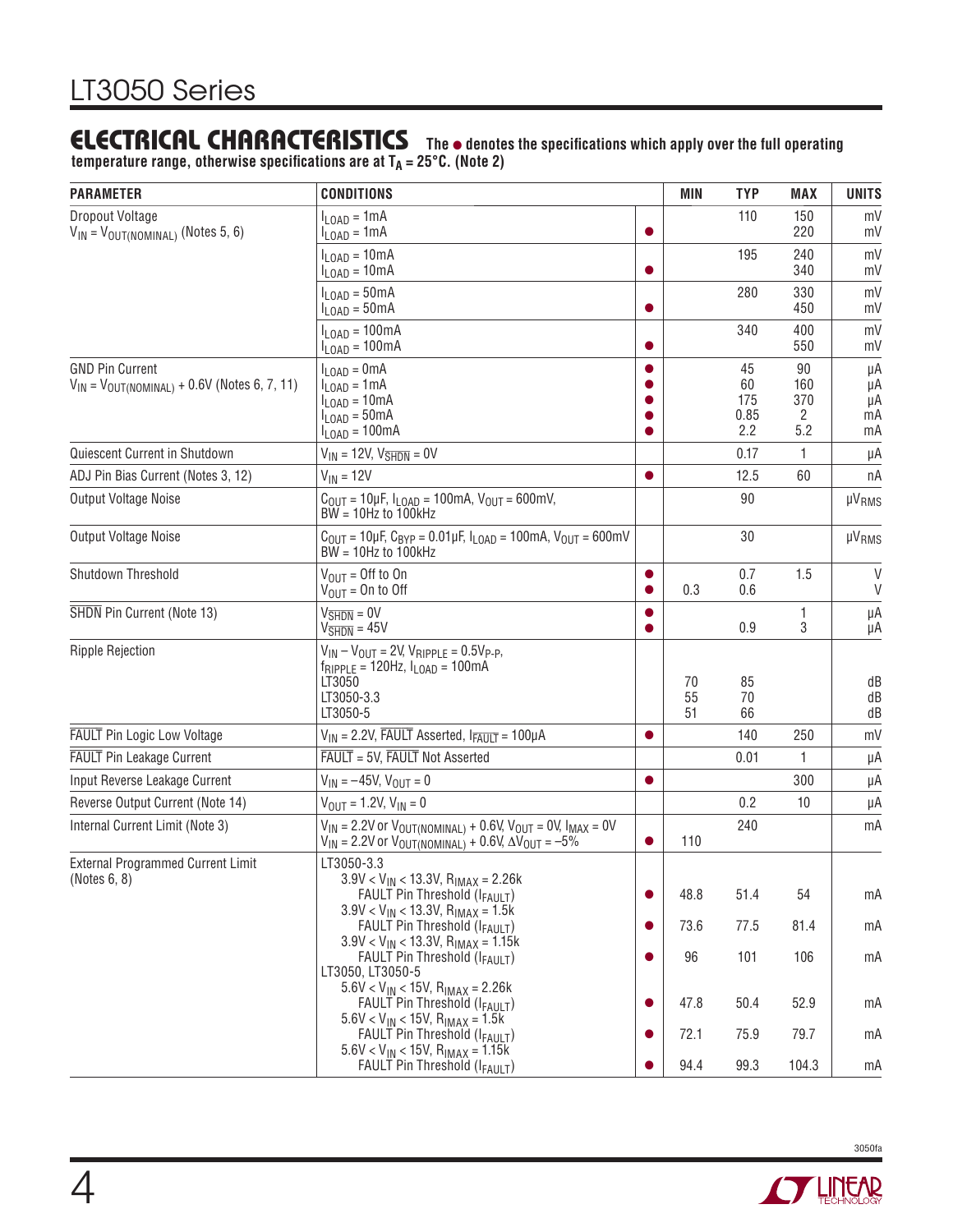#### **ELECTRICAL CHARACTERISTICS** The  $\bullet$  denotes the specifications which apply over the full operating **temperature range, otherwise specifications are at**  $T_A = 25^{\circ}C$ **. (Note 2)**

| <b>PARAMETER</b>                                            | <b>CONDITIONS</b>                                                                                                                                                         | MIN         | <b>TYP</b> | <b>MAX</b>  | <b>UNITS</b> |
|-------------------------------------------------------------|---------------------------------------------------------------------------------------------------------------------------------------------------------------------------|-------------|------------|-------------|--------------|
| Minimum I <sub>MIN</sub> Threshold Accuracy<br>(Notes 6, 9) | LT3050-3.3: 3.9V < $V_{IN}$ < 13.3V, R <sub>IMIN</sub> = 110K<br>LT3050, LT3050-5: 5.6V < $V_{IN}$ < 15V, R <sub>IMIN</sub> = 110K                                        | 0.92<br>0.9 | 1.03       | 1.13<br>1.1 | mA<br>mA     |
| I <sub>MIN</sub> Threshold Accuracy (Notes 6, 9)            | LT3050-3.3: 3.9V < V <sub>IN</sub> < 13.3V, R <sub>IMIN</sub> = 11.3K<br>LT3050, LT3050-5: 5.6V < $V_{IN}$ < 15V, R <sub>IMIN</sub> = 11.3K                               | 9.2         | 10.3<br>10 | 11.3<br>11  | mA<br>mA     |
| Current Monitor Ratio (Notes 6, 10)<br>$Ratio = IOUT/IMON$  | $I_{10AD}$ = 5mA, 25mA, 50mA, 75mA, 100mA<br>LT3050-3.3: $V_{IMON} = V_{OUT}$ , 3.9V < $V_{IN}$ < 13.3V<br>LT3050, LT3050-5: $V_{IMON} = V_{OUT}$ , 5.6V < $V_{IN}$ < 15V | 95<br>95    | 100<br>100 | 105<br>105  |              |

**Note 1:** Stresses beyond those listed under Absolute Maximum Ratings may cause permanent damage to the device. Exposure to any Absolute Maximum Rating condition for extended periods may affect device reliability and lifetime. Absolute maximum input-to-output differential voltage is not achievable with all combinations of rated IN pin and OUT pin voltages. With the IN pin at 50V, the OUT pin may not be pulled below 0V. The total differential voltage from IN to OUT must not exceed ±50V.

Note 2: The LT3050 is tested and specified under pulse load conditions such that  $T_J \sim T_A$ . The LT3050E is 100% production tested at  $T_A = 25^{\circ}$ C. Performance at –40°C and 125°C is assured by design, characterization and correlation with statistical process controls. The LT3050I is guaranteed over the full –40°C to 125°C operating junction temperature range. The LT3050MP is 100% tested over the –55°C to 125°C operating junction temperature range.

**Note 3:** The LT3050 adjustable version is tested and specified for these conditions with ADJ pin connected to the OUT pin.

**Note 4:** Maximum junction temperature limits operating conditions. Regulated output voltage specifications do not apply for all possible combinations of input voltage and output current. If operating at the maximum input voltage, limit the output current range. If operating at the maximum output current, limit the input voltage range.

**Note 5:** Dropout voltage is the minimum differential IN-to-OUT voltage needed to maintain regulation at a specified output current. In dropout, the output voltage equals ( $V_{IN}$  -  $V_{DROPOUT}$ ). For some output voltages, minimum input voltage requirements limit dropout voltage.

**Note 6:** To satisfy minimum input voltage requirements, the LT3050 adjustable version is tested and specified for these conditions with an external resistor divider (60k bottom, 440k top) which sets  $V_{\text{OUT}}$  to 5V. The external resistor divider adds 10μA of DC load on the output. This external current is not factored into GND pin current.

**Note 7:** GND pin current is tested with  $V_{IN} = V_{OUT(NOMINAL)} + 0.6V$  and a current source load. GND pin current increases in dropout. For the fixed output voltage versions, an internal resistor divider adds about

10μA to GND pin current. See the GND Pin Current curves in the Typical Performance Characteristics section.

**Note 8:** Current limit varies inversely with the external resistor value tied from the  $I_{MAX}$  pin to GND. For detailed information on how to set the I<sub>MAX</sub> pin resistor value, please see the Operation section. If a programmed current limit is not needed, the  $I_{MAX}$  pin must be tied to GND and internal protection circuitry implements short-circuit protection as specified.

**Note 9:** The I<sub>MIN</sub> fault condition asserts if the output current falls below the  $I_{MIN}$  threshold defined by an external resistor from the  $I_{MIN}$  pin to GND. For detailed information on how to set the I<sub>MIN</sub> pin resistor value, please see the Operation section.  $I_{MIN}$  settings below the Minimum  $I_{MIN}$  Accuracy specification in the Electrical Characteristics section are not guaranteed to  $\pm$  10% tolerance. If the  $I_{\text{MIN}}$  fault condition is not needed, the  $I_{\text{MIN}}$  pin must be left floating (unconnected).

**Note 10:** The current monitor ratio varies slightly when  $V_{IMON} \neq V_{OUT}$ . For detailed information on how to calculate the output current from the  $I_{MON}$ pin, please see the Operation section. If the current monitor function is not needed, the I<sub>MON</sub> pin must be tied to GND.

**Note 11:** To satisfy requirements for minimum input voltage, current limit is tested at  $V_{IN} = V_{OUT(NOMINAL)} + 1V$  or  $V_{IN} = 2.2V$ , whichever is greater.

**Note 12:** ADJ pin bias current flows out of the ADJ pin:

**Note 13:** SHDN pin current flows into the SHDN pin.

**Note 14:** Reverse output current is tested with the IN pin grounded and the OUT pin forced to the specified voltage. This current flows into the OUT pin and out of the GND pin.

**Note 15:** 100mA of output current does not apply to the full range of input voltage due to the internal current limit foldback.

**Note 16:** The ADJ pin cannot be externally driven for fixed output voltage options. LTC allows the use of a small feedforward capacitor from OUT to ADJ to reduce noise and improve transient response. See the Bypass Capacitance section of the Applications Information.

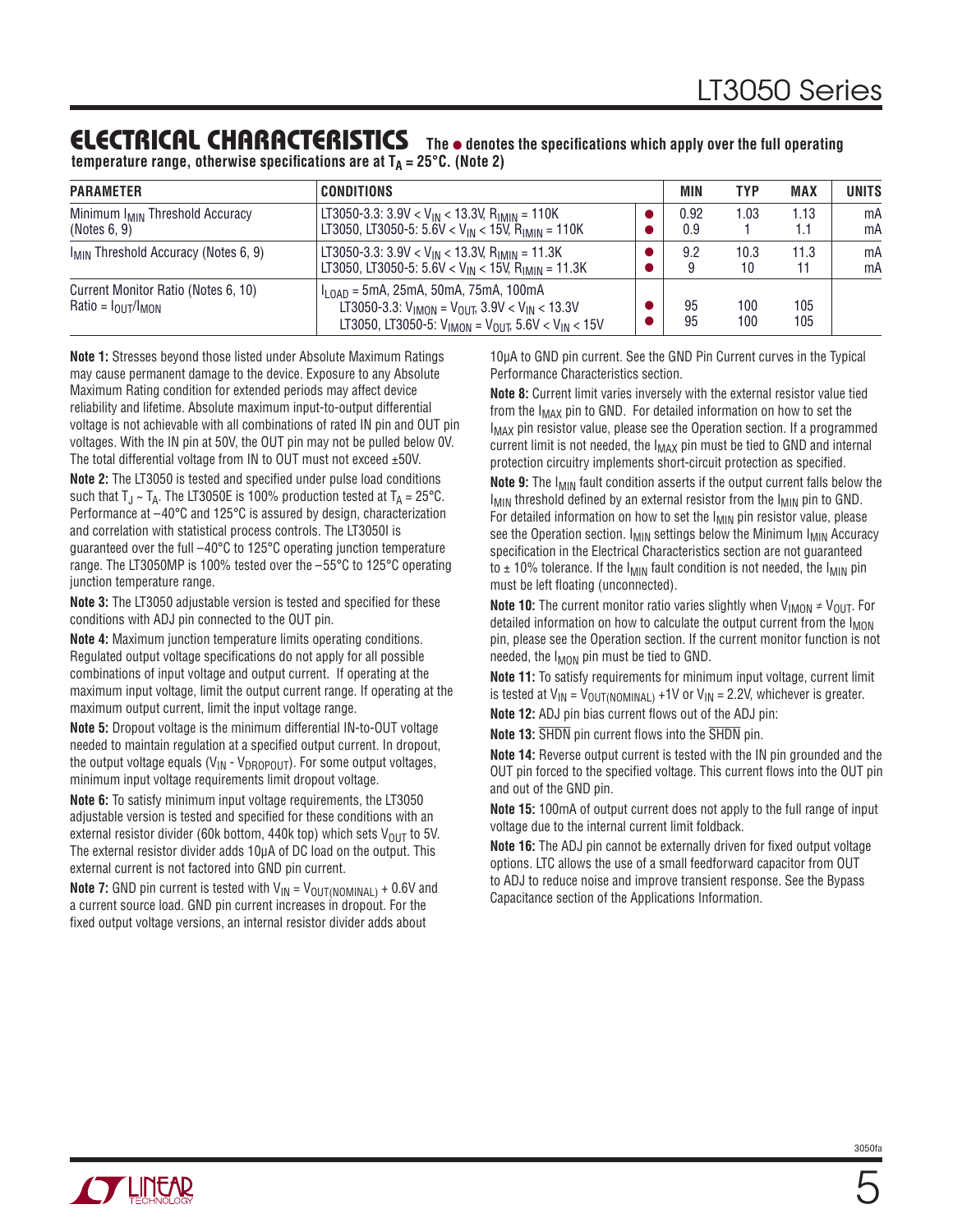

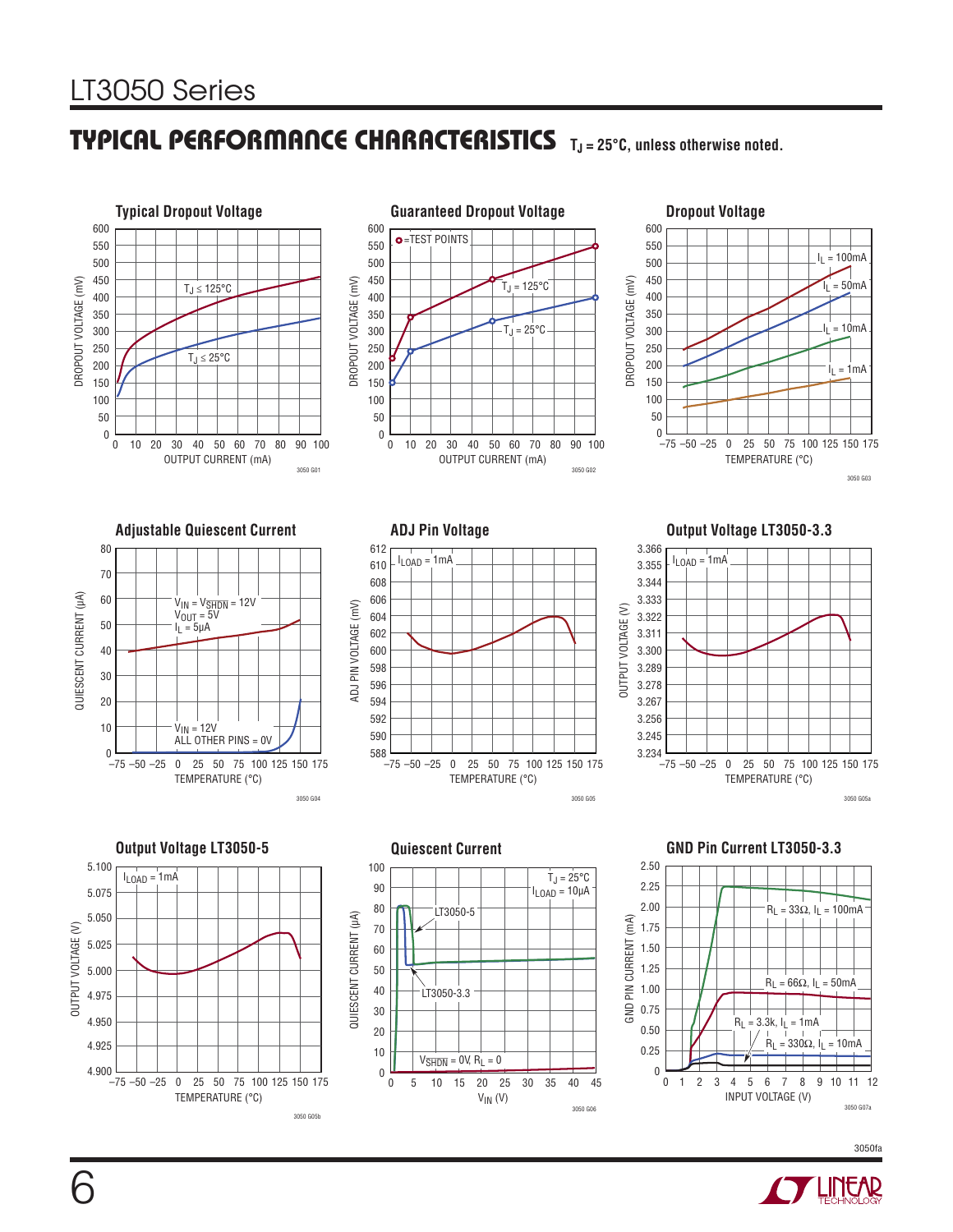

**TLINEAR** 



7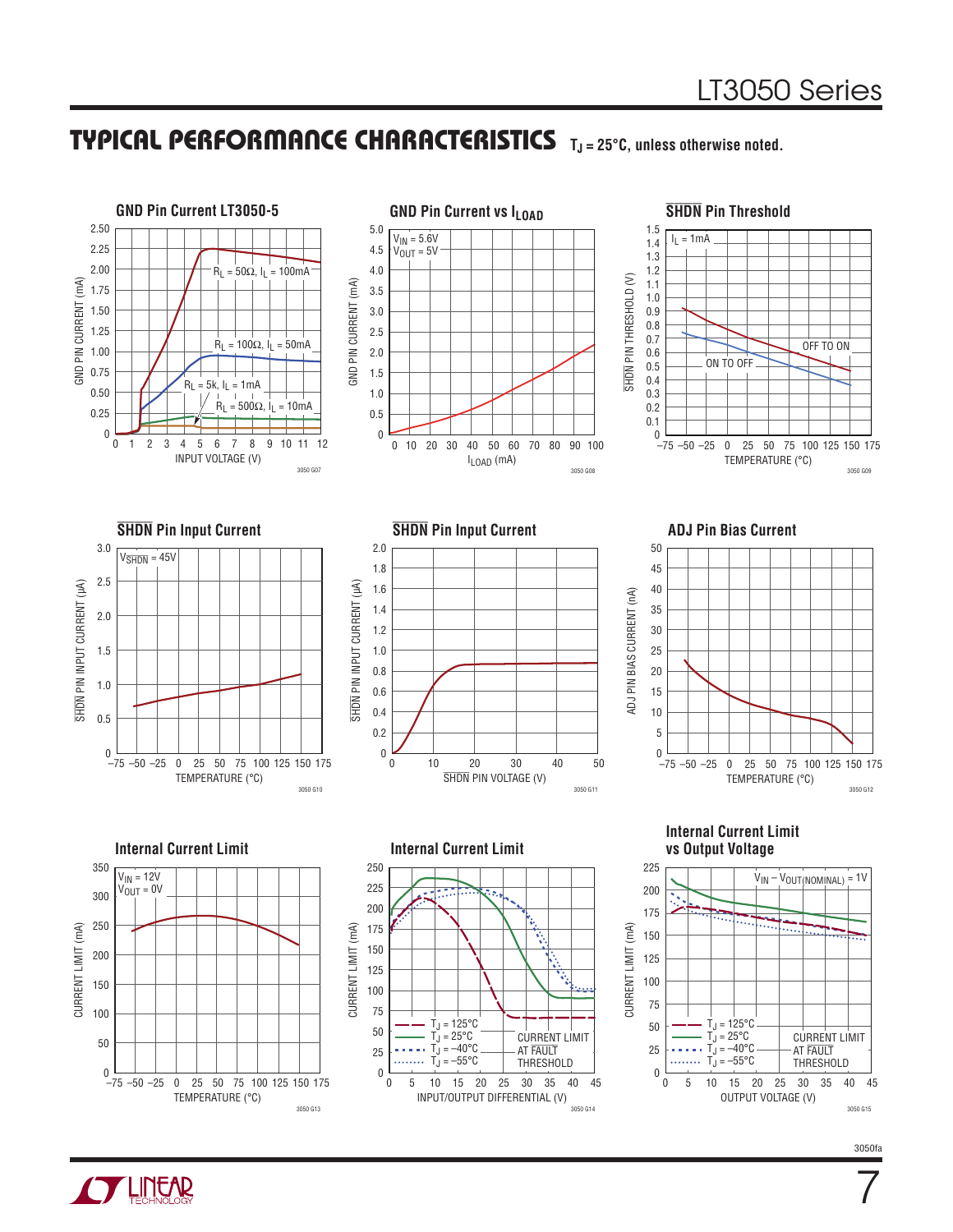# LT3050 Series

### **TYPICAL PERFORMANCE CHARACTERISTICS TJ = 25°C, unless otherwise noted.**





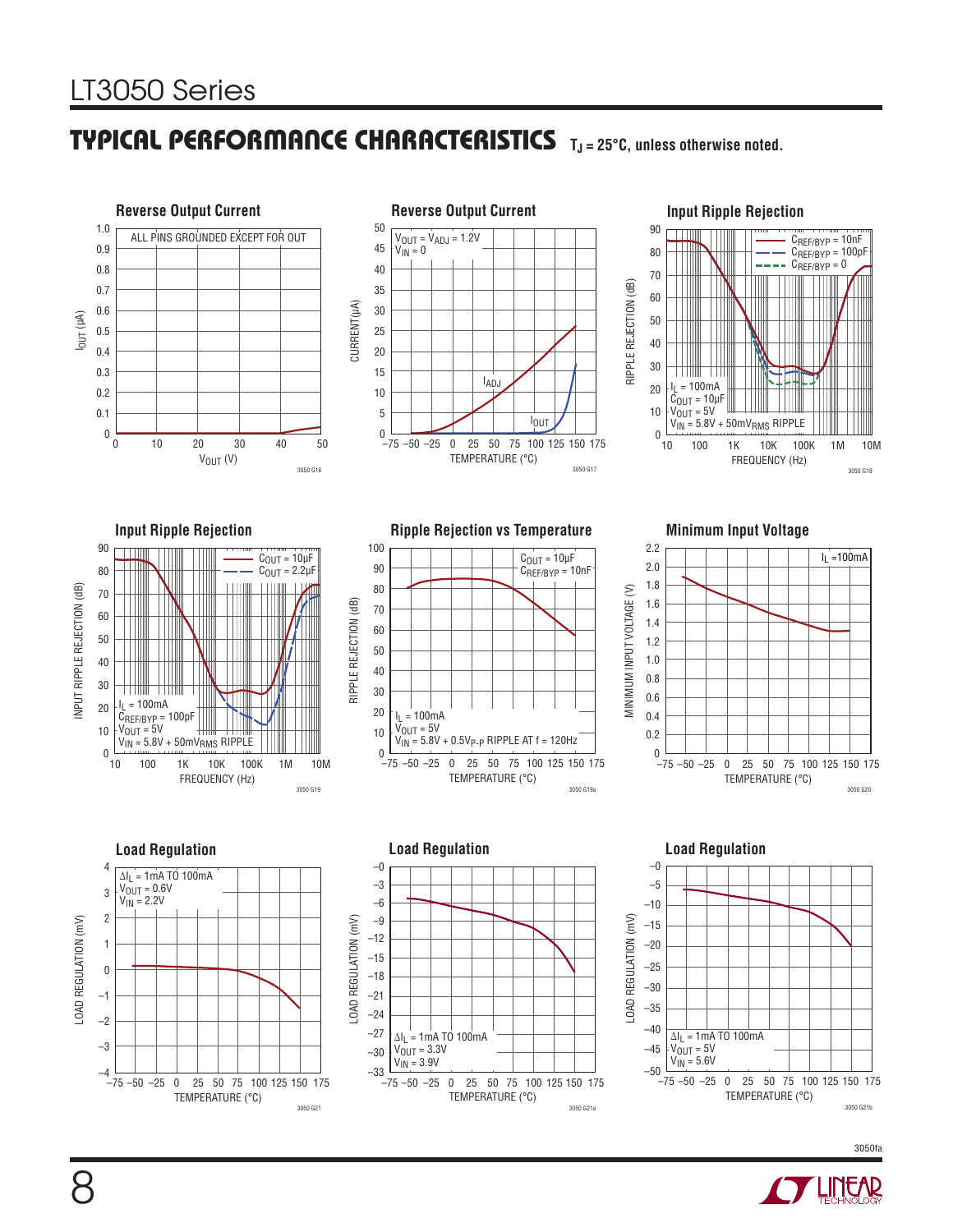

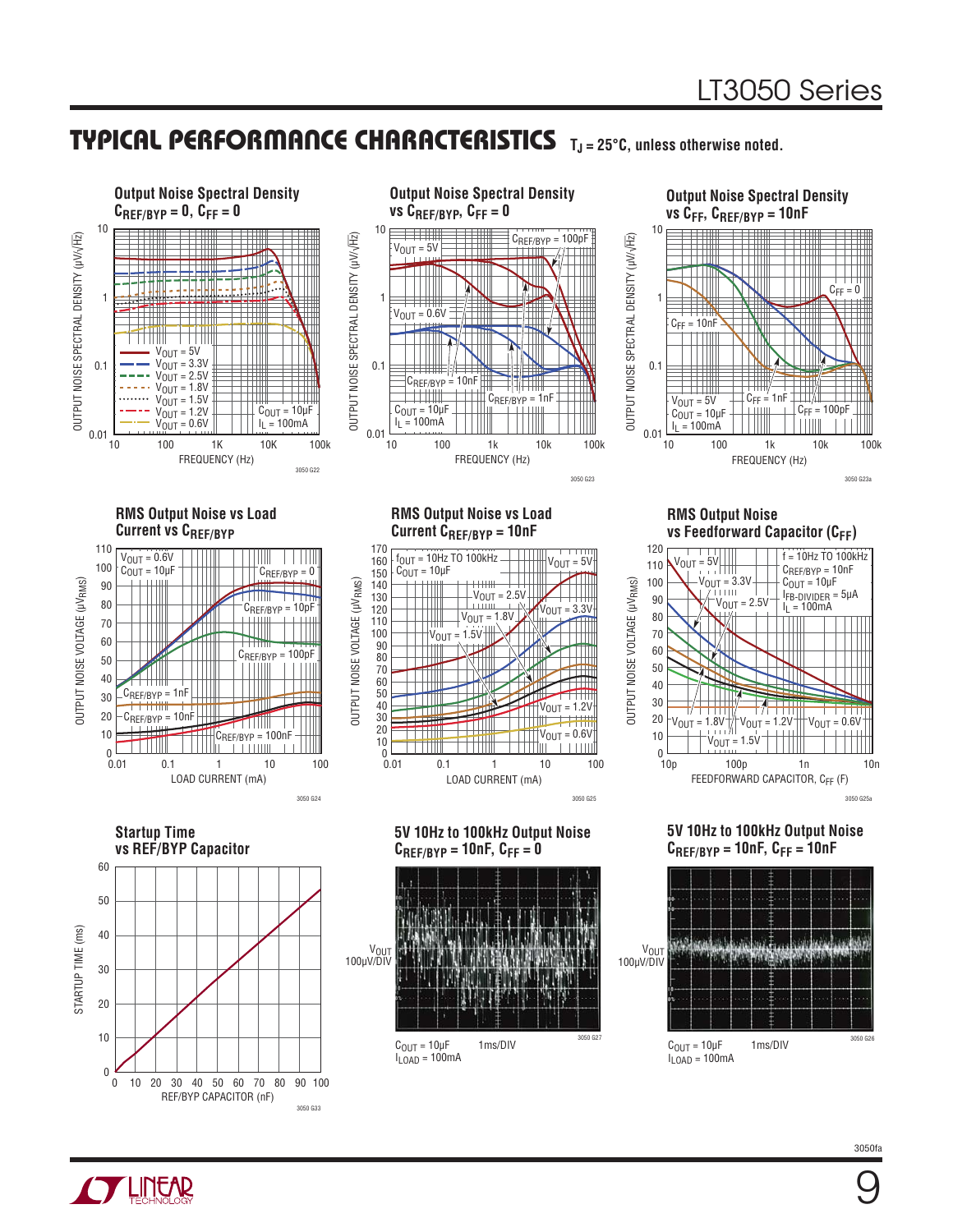





#### **External Current Limit RIMAX = 2.26k**





#### **External Current Limit RIMAX = 2.26k**



3050fa



10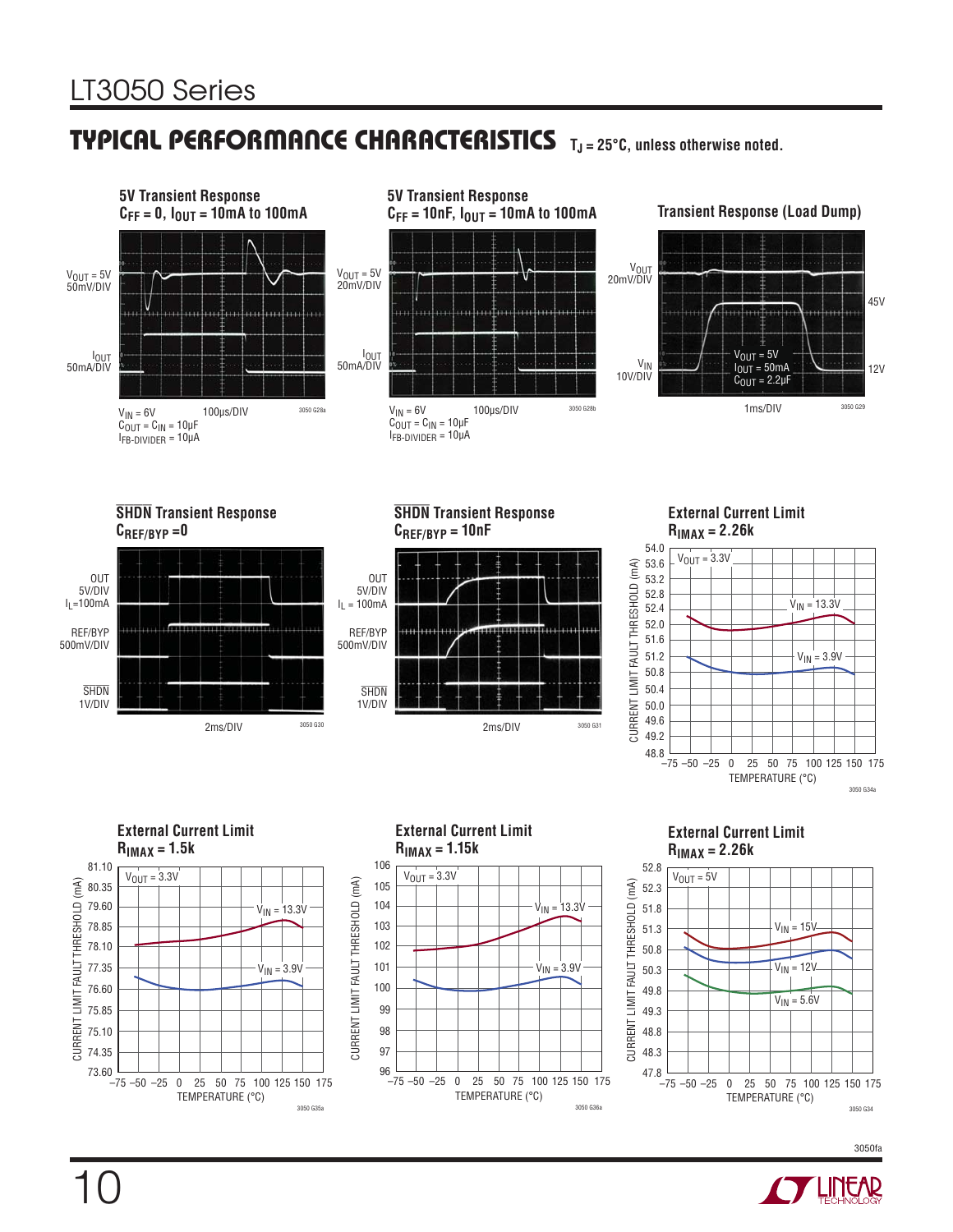

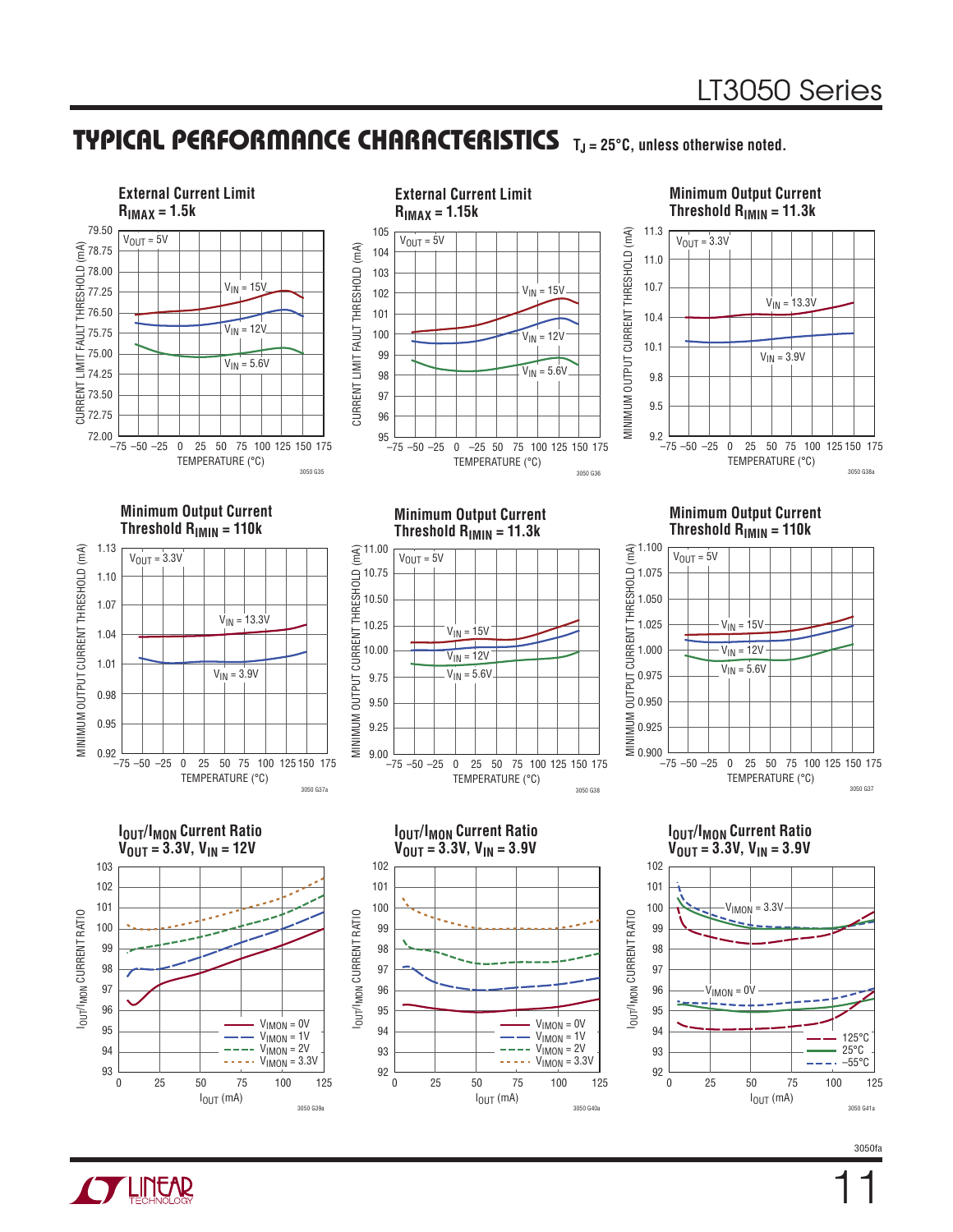



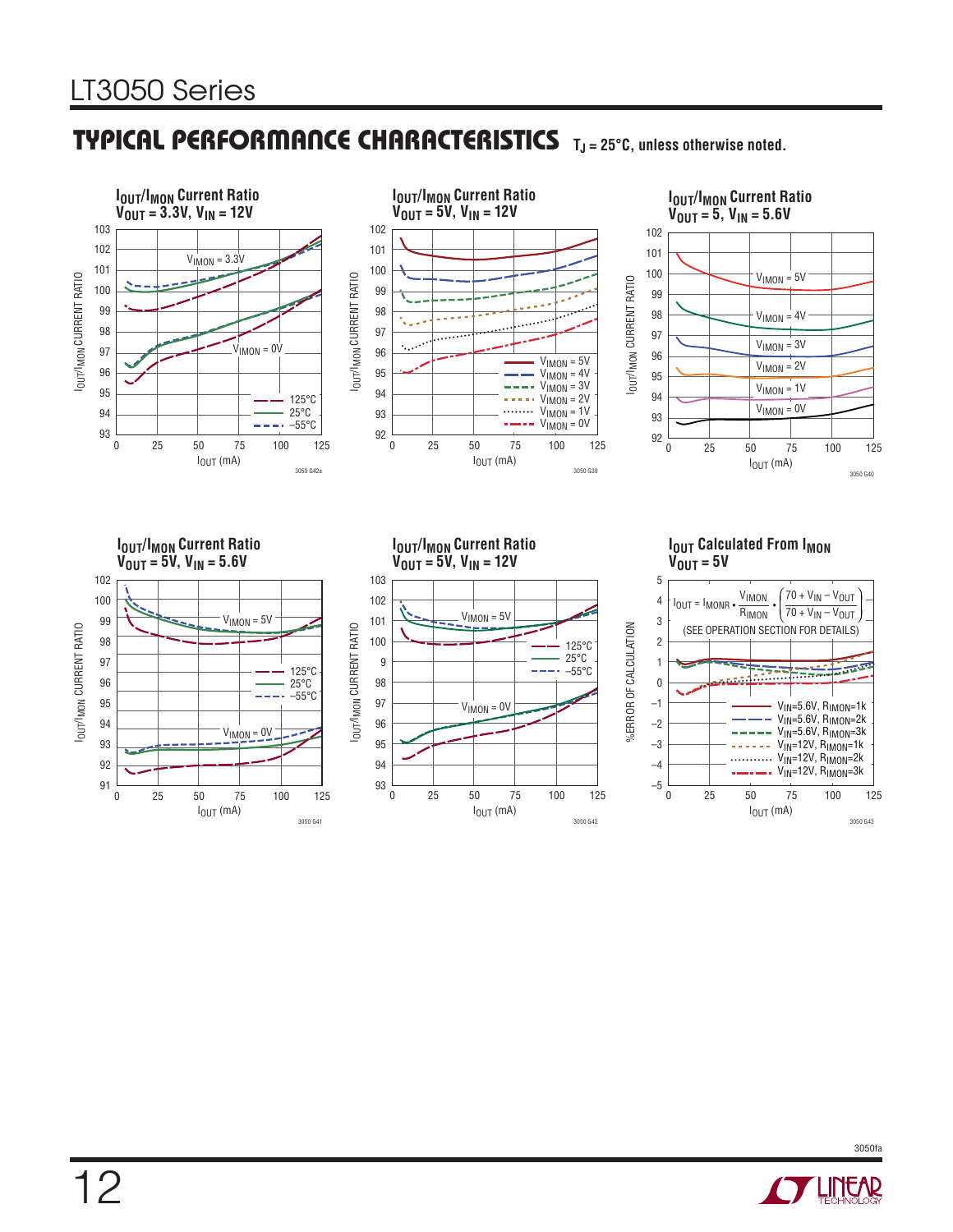### **PIN FUNCTIONS**

**REF/BYP (Pin 1):** Bypass/Soft-Start. Connecting a single capacitor from this pin to GND bypasses the LT3050's reference noise and soft-starts the reference. A 10nF bypass capacitor typically reduces output voltage noise to  $30\mu V<sub>RMS</sub>$  in a 10Hz to 100kHz bandwidth. Soft-start time is directly proportional to the REF/BYP capacitor value. If the LT3050 is placed in shutdown, REF/BYP is actively pulled low by an internal device to reset soft-start. If low noise or soft-start performance is not required, this pin must be left floating (unconnected). Do not drive this pin with any active circuitry. Because the REF/BYP pin is the reference input to the error amplifier, stray capacitance at this point should be minimized. Special attention should be given to any stray capacitances that can couple external signals onto the REF/BYP pin producing undesirable output transients or ripple. A minimum REF/BYP capacitance of 100pF is recommended.

**IMIN (Pin 2):** Minimum Output Current Programming Pin. This pin is the collector of a PNP current mirror that outputs 1/200th of the power PNP load current. This pin is also the input to the minimum output current fault comparator. Connecting a resistor between I<sub>MIN</sub> and GND sets the minimum output current fault threshold. For detailed information on how to set the  $I_{MIN}$  pin resistor value, please see the Operation section.

A small external decoupling capacitor (10nF minimum) is required to improve  $I_{MIN}$  PSRR. If minimum output current programming is not required, the  $I_{MIN}$  pin must be left floating (unconnected).

**FAULT (Pin 3):** Fault Pin. This is an open collector logic pin which asserts during current limit, thermal limit or a minimum current fault condition. The maximum low logic output level is defined for sinking 100μA of current. Off state logic may be as high as 45V without damaging internal circuitry regardless of the  $V_{IN}$  used.

**SHDN (Pin 4):** Shutdown. Pulling the SHDN pin low puts the LT3050 into a low power state and turns the output off. Drive the SHDN pin with either logic or an open collector/drain with a pull-up resistor. The resistor supplies the pull-up current to the open collector/drain logic, normally several microamperes, and the SHDN pin current, typically less than  $2\mu A$ . If unused, connect the  $\overline{SHDN}$  pin to IN. The LT3050 does not function if the SHDN pin is not connected. The SHDN pin cannot be driven below GND unless tied to the IN pin. If the SHDN pin is driven below GND while IN is powered, the output may turn on. SHDN pin logic cannot be referenced to a negative rail.

**IN (Pin 5,6):** Input. These pins supply power to the device. The LT3050 requires a local IN bypass capacitor if it is located more than six inches from the main input filter capacitor. In general, battery output impedance rises with frequency, so adding a bypass capacitor in battery powered circuits is advisable. A minimum input of 1μF generally suffices.

**OUT (Pin 7,8):** Output. These pins supply power to the load. Stability requirements demand a minimum 2.2μF ceramic output capacitor to prevent oscillations. Large load transient applications require larger output capacitors to limit peak voltage transients. See the Applications Information section for details on transient response and reverse output characteristics. Permissible output voltage range for the adjustable voltage version is 600mV to 44.5V. The top of the resistor divider setting output voltage in the fixed 3.3V and 5V versions connects directly to OUT on the IC.

**ADJ (Pin 9):** Adjust. This pin is the error amplifier's inverting terminal. Its typical bias of 16nA current flows out of the pin (see curve of ADJ Pin Bias Current vs. Temperature in the Typical Performance Characteristics section). The typical ADJ pin voltage is 600mV referenced to GND.

**GND (PIN 10, Exposed Pad Pin 13):** Ground. The exposed pad of the DFN and MSOP packages is an electrical connection to GND. To ensure proper electrical and thermal performance, solder Pin 13 to the PCB ground and tie directly to Pin 10. Connect the bottom of the output voltage setting resistor divider directly to GND (Pin 10) for optimum load regulation performance.

**IMAX (Pin 11):** Precision Current Limit Programming Pin. This pin is the collector of a current mirror PNP that is  $1/200$ <sup>th</sup> the size of the output power PNP. This pin is also the input to the current limit amplifier. Current limit threshold is set by connecting a resistor between the  $I_{MAX}$ pin and GND.

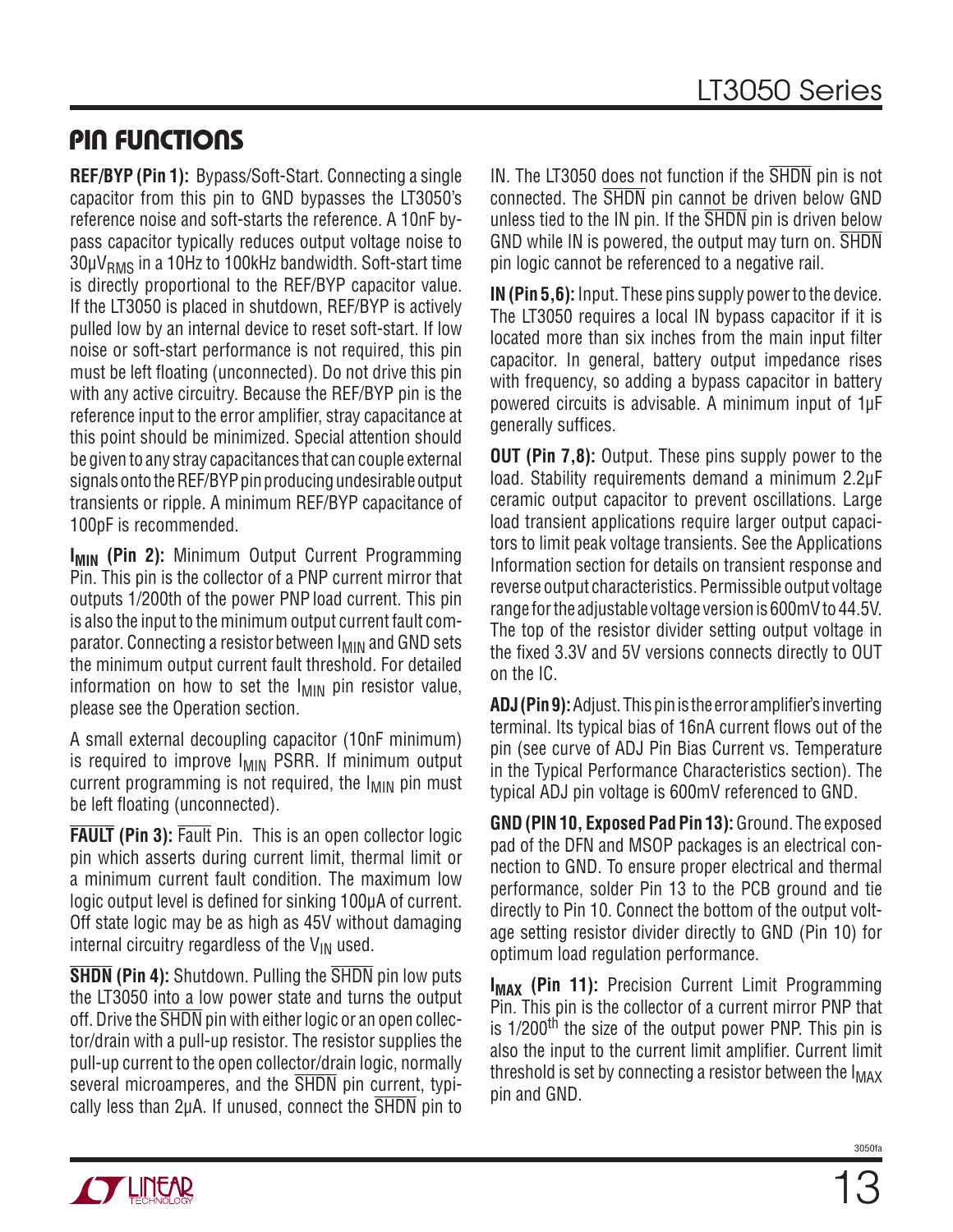### **PIN FUNCTIONS**

**BLOCK DIAGRAM**

For detailed information on how to set the  $I_{MAX}$  pin resistor value, please see the Operation section.

The  $I_{MAX}$  pin requires a 10nF decoupling capacitor to ground. If not used, tie  $I_{MAX}$  to GND.

**I<sub>MON</sub> (Pin 12):** Output Current Monitor. This pin is the collector of a PNP current mirror that outputs 1/100<sup>th</sup>

of the power PNP current. When  $OUT = I_{MON}$ , the pin current exactly equals 1/100<sup>th</sup> that of the output current. For detailed information on how to calculate the output current from the  $I_{MON}$  pin, please see the Operation section. The  $I_{MON}$  pin requires a small (22nF minimum) external decoupling capacitor. If the I<sub>MON</sub> pin is not used, it must be tied to GND.

#### $\overline{1}$ – + +  $\overline{A}$  SHDN  $\overline{A}$   $\overline{B}$  are  $\overline{A}$   $\overline{B}$  are  $\overline{B}$  are  $\overline{B}$  are  $\overline{B}$  are  $\overline{B}$  are  $\overline{B}$  are  $\overline{B}$  are  $\overline{B}$  are  $\overline{B}$  are  $\overline{B}$  are  $\overline{B}$  are  $\overline{B}$  are  $\overline{B}$  are  $\overline{B}$  $\sqrt{9}$ 11 12 2 3 1  $\overline{\mathsf{I}}$ 5, 6  $\mathsf{\Sigma}$  R1  $\sum_{\pm}^{R1}$  $\n <sub>D1</sub>\n$ Q3 QIMIN  $1/200$ QI<sub>MON</sub><br>1/100 QI<sub>MAX</sub><br>1/200 0POWER 1 I<sub>MAX</sub> IMIN FAULT I<sub>MON</sub> QFAULT U1 GND<br>10, 13 REF/BYP **SHDN** ADJ 30k R4 OUT IDEAL DIODE D3  $0<sub>2</sub>$ D2 ERROR AMPLIFIER THERMAL/ CURRENT LIMITS CURRENT LIMIT AMPLIFIER 100k R3 IMIN **COMPARATOR** 100k R2 REFERENCE 3050 BD01 OUT 7, 8  $+$  $\frac{1}{\pi}$  $\xi_{\tiny{\sf R2}}$

| <b>FIXED VOUT</b> | R1  | R <sub>2</sub>   |
|-------------------|-----|------------------|
| 3.3V              | 60k | 270 <sub>k</sub> |
| 5V                | 60k | 440k             |





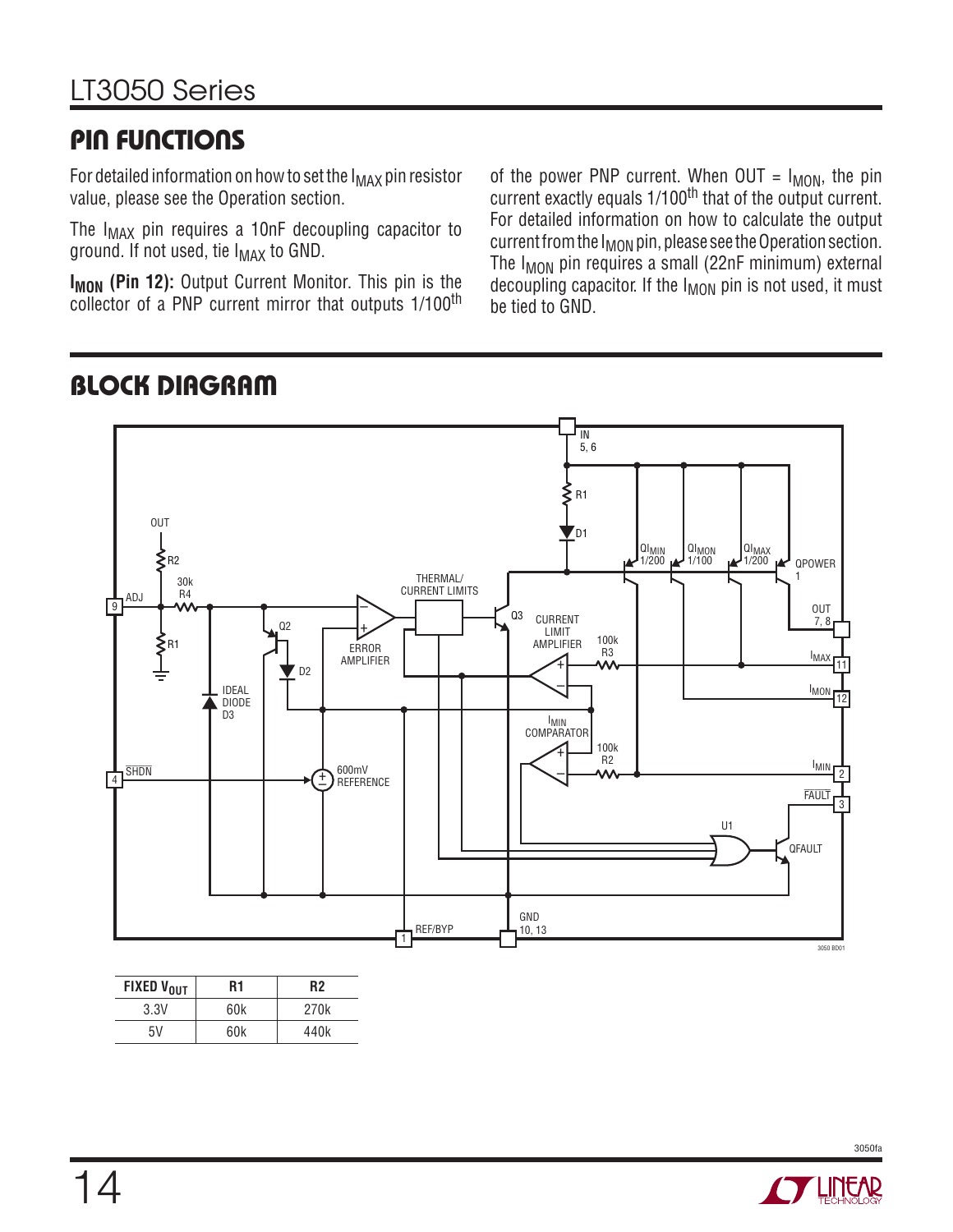### **OPERATION**

### **I<sub>MON</sub>** Pin Operation (Current Monitor)

The  $I_{MON}$  pin is the collector of a PNP which mirrors the LT3050 output PNP at a ratio of 1:100 (see block diagram on page 11). The current sourced by the  $I_{MON}$  pin is  $\sim$ 1/100<sup>th</sup> of the current sourced by the OUT pin when the  $I_{MON}$  and OUT pin voltages are equal and the device is not operating in dropout. If the  $I_{MON}$  and OUT pin voltages are not the same, the ratio deviates from 1/100 due to the Early voltages of the  $I_{MON}$  and OUT PNPs according to the equation:

$$
\frac{I_{IMON}}{I_{OUT}} = \frac{1}{I_{MONR}} \bullet \left( \frac{70 + V_{IN} - V_{IMON}}{70 + V_{IN} - V_{OUT}} \right)
$$

Early Voltage Compensation

where the Early voltage of the PNPs is 70V and  $I_{MONR}$  is a variable which represents the  $I_{\text{OUT}}$  to  $I_{\text{MON}}$  current ratio.  $I_{MONR}$  varies with  $V_{IN}$  to  $V_{OUT}$  voltage according to the empirically derived equation:

$$
I_{MONR} = 97 + 5 \cdot \log_{10} (1 + V_{IN} - V_{OUT})
$$
 for  $(V_{IN} - V_{OUT})$   
\n $\ge 0.5$ 

 $I_{MONR} = 96 + 2 \cdot (V_{IN} - V_{OIII})$  for  $(V_{IN} - V_{OIII})$  < 0.5

The I<sub>MON</sub> pin current can be converted into a voltage for use by monitoring circuitry simply by connecting the  $I_{MON}$ pin to a resistor.

Connecting a resistor from  $I_{MON}$  to GND converts the  $I_{MON}$  pin current into a voltage that can be monitored by circuitry such as an ADC.

For example, a 1.2k resistor results in a  $I_{MON}$  pin voltage of 1.2V for an output current of 100mA and an output voltage of 1.2V.

The output current of the device can be calculated from the  $I_{MON}$  pin voltage by the following equation:

$$
I_{OUT} = I_{MONR} \cdot \frac{V_{IMON}}{R_{IMON}} \cdot \frac{(70 + V_{IN} - V_{OUT})}{(70 + V_{IN} - V_{IMON})}
$$
  
Equation 1000  
Early VoltageComparison

A small decoupling capacitor (22nF minimum) from  $I_{MON}$ to GND is required to improve  $I_{MON}$  pin power supply rejection. If the current monitor is not needed, it must be tied to GND.

### **Open Circuit Detection (IMIN Pin)**

The  $I_{\text{MIN}}$  pin is the collector of a PNP which mirrors the LT3050 output at a ratio of approximately 1:200 (see block diagram on page 11). The  $I_{MIN}$  fault comparator asserts the  $\overline{FAULT}$  pin if the  $I_{MIN}$  pin voltage is below 0.6V. This low output current fault threshold voltage  $(I_{\text{OPFN}})$  is set by attaching a resistor from  $I_{MIN}$  to GND.

$$
R_{IMIN} = \frac{119.85 - (1.68 - 36.8 \cdot I_{OPEN}) \cdot V_{OUT}}{I_{OPEN}}
$$

This equation is empirically derived and partially compensates for early voltage effects in the  $I_{\text{MIN}}$  current mirror. It is valid for an input voltage range from 0.6V above the output to 10V above the output. It is valid for output voltages up to 12V. The accuracy of this equation for setting the resistor value is approximately  $\pm 2\%$ . Unit values are Amps, Volts, and Ohms.

If the open circuit detection function is not needed, the  $I_{\text{MIN}}$ pin must be left floating (unconnected). A small decoupling capacitor (10nF minimum) from  $I_{MIN}$  to GND is required to improve  $I_{MIN}$  pin power supply rejection and to prevent FAULT pin glitches.

See the Typical Performance Characteristics section for additional information.

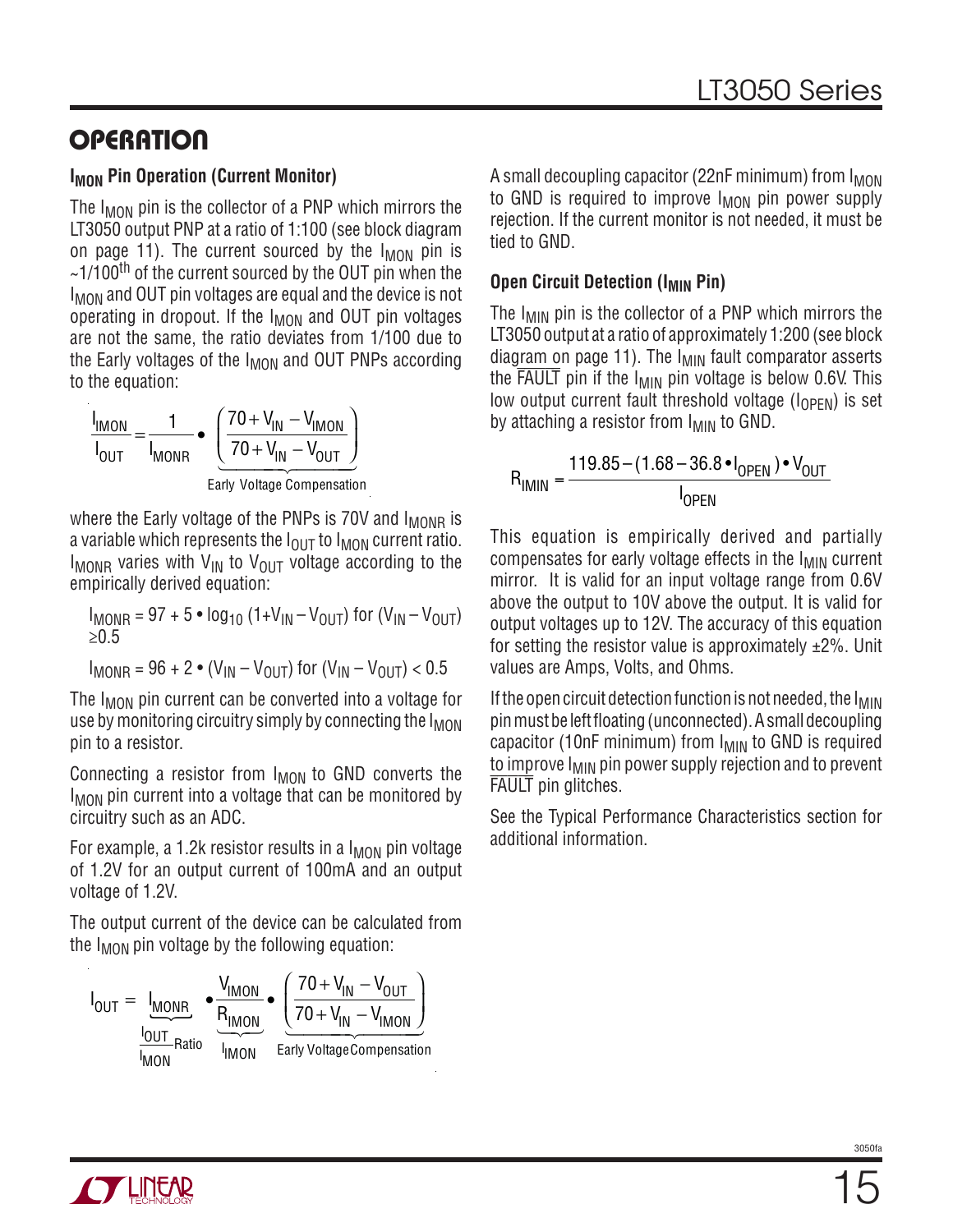# **OPERATION**

### **External Programmable Current Limit (I<sub>MAX</sub> Pin)**

The  $I_{MAX}$  pin is the collector of a PNP which mirrors the LT3050 output at a ratio of approximately 1:200 (see Block Diagram). The  $I_{MAX}$  pin is also the input to the precision current limit amplifier. If the output load increases to the point where it causes the  $I_{MAX}$  pin voltage to reach 0.6V, the current limit amplifier takes control of output regulation so that the  $I_{MAX}$  pin clamps at 0.6V, regardless of the output voltage. The current limit threshold  $(I_{LIMIT})$  is set by attaching a resistor ( $R_{IMAX}$ ) from  $I_{MAX}$  to GND:

$$
R_{IMAX} = \frac{119.22 - 0.894 \cdot V_{OUT}}{I_{LIMIT}}
$$

This equation is empirically derived and partially compensates for early voltage effects in the I<sub>MAX</sub> current mirror. It is valid for an input voltage range from 0.6V above the output to 10V above the output. It is valid for output voltages up to 12V. The accuracy of this equation for setting the resistor value is approximately  $\pm 1\%$ . Unit values are Amps, Volts, and Ohms.

In cases where the IN to OUT voltage exceeds 10V, foldback current limit will lower the internal current level limit, possibly causing it to preempt the external programmable current limit. See the Internal Current Limit vs  $V_{IN} - V_{OUIT}$ graph in the Typical Performance Characteristics section.

If the external programmable current limit is not needed, the  $I_{MAX}$  pin must be connected to GND. The  $I_{MAX}$  pin requires a 10nF decoupling capacitor.

See the Typical Performance Characteristics section for additional information.

### **FAULT Pin Operation**

The FAULT pin is an open collector logic pin which asserts during internal current limit, precision current limit, thermal limit, or a minimum current fault. There is no internal pull-up on the FAULT pin; an external pull-up resistor is required. The FAULT pin provides drive for up to 100μA of pull-down current. Off state logic may be as high as 45V, regardless of the input voltage used. When asserted, the FAULT pin drive circuitry adds 50μA (nominal) of GND pin current.

Depending on the  $I_{\text{MIN}}$  capacitance, BYP capacitance, and OUT capacitance, the FAULT pin may assert during startup. Consideration should be given to masking the FAULT signal during startup. The FAULT pin circuitry is inactive (not asserted) during shutdown and when the OUT pin is pulled above the IN pin.

### **Operation in Dropout**

The LT3050 contains circuitry which prevents the PNP output power device from saturating in dropout. This also keeps the  $I_{MON}$ ,  $I_{MIN}$ , and  $I_{MAX}$  current mirrors functioning accurately, even in dropout. However, this anti-saturation circuitry becomes less active at lower output currents, so there is some degradation of current mirror function for output currents less than 10mA.

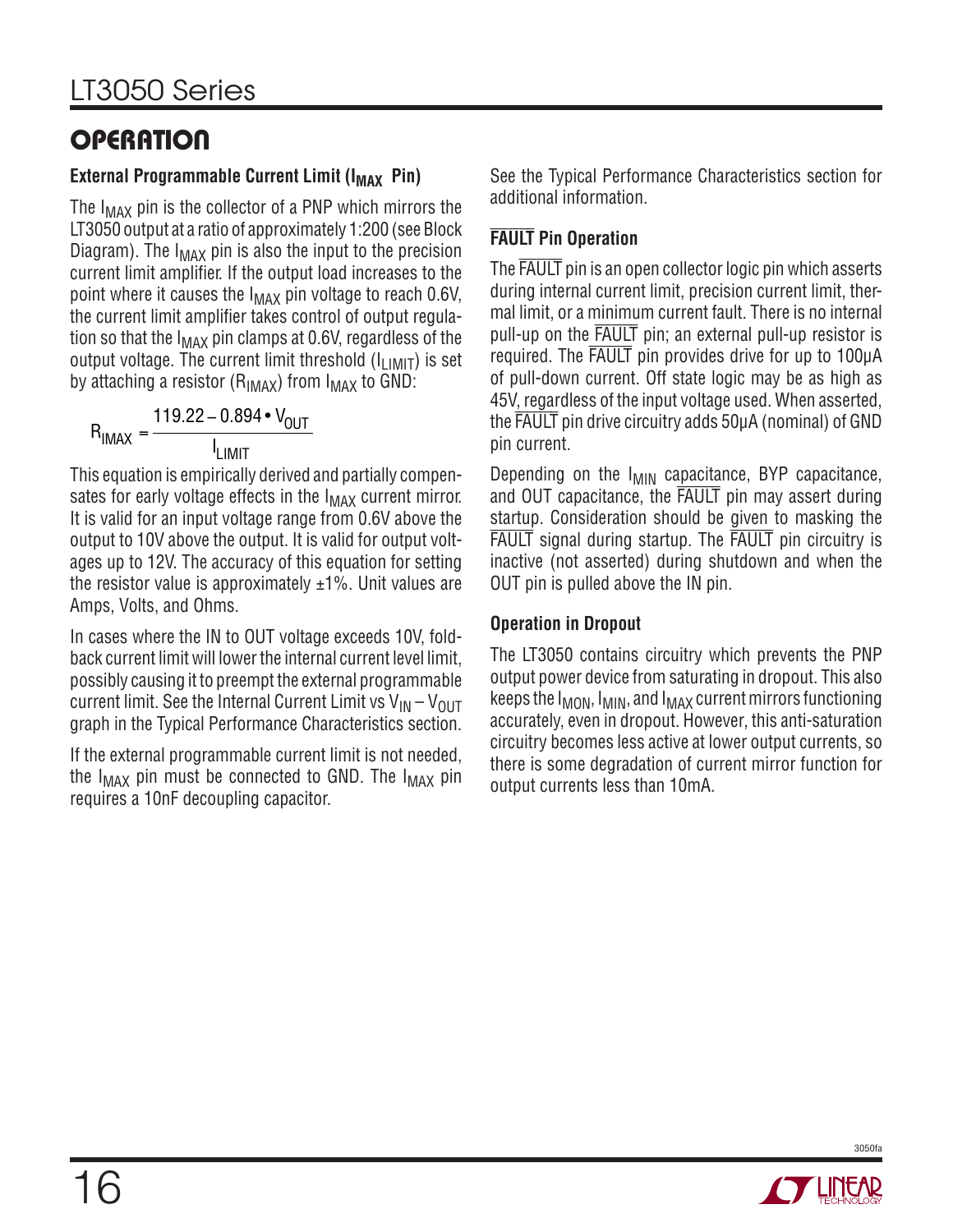The LT3050 is a micropower, low noise and low dropout voltage, 100mA linear regulator with micropower shutdown, programmable current limit, and diagnostic functions. The device supplies up to 100mA at a typical dropout voltage of 340mV and operates over a 2.2V to 45V input range.

A single external capacitor can provide low noise reference performance and output soft-start functionality. For example, connecting a 10nF capacitor from the REF/BYP pin to GND lowers output noise to  $30 \mu V_{RMS}$  over a 10Hz to 100kHz bandwidth. This capacitor also soft-starts the reference and prevents output voltage overshoot at turn-on.

The LT3050's quiescent current is merely 45μA but provides fast transient response with a minimum low ESR 2.2μF ceramic output capacitor. In shutdown, quiescent current is less than 1μA and the reference soft-start capacitor is reset.

The LT3050 optimizes stability and transient response with low ESR, ceramic output capacitors. The regulator does not require the addition of ESR as is common with other regulators. The LT3050 typically provides 0.1% line regulation and 0.1% load regulation. Internal protection circuitry includes reverse-battery protection, reverseoutput protection, reverse-current protection, current limit with fold-back and thermal shutdown.

This "bullet-proof" protection set makes it ideal for use in battery-powered, automotive and industrial systems.

In battery backup applications where the output is held up by a backup battery and the input is pulled to ground, the LT3050 acts like it has a diode in series with its output and prevents reverse current flow.

### **Adjustable Operation**

The adjustable LT3050 has an output voltage range of 0.6V to 44.5V. The output voltage is set by the ratio of two external resistors, as shown in Figure 1. The device servos the output to maintain the ADJ pin voltage at 0.6V

referenced to ground. The current in R1 is then equal to 0.6V/R1, and the current in R2 is the current in R1 minus the ADJ pin bias current.



**Figure 1. Adjustable Operation**

The ADJ pin bias current, 16nA at  $25^{\circ}$ C, flows from the ADJ pin through R1 to GND. Calculate the output voltage using the formula in Figure 1. The value of R1 should be no greater than 124k to provide a minimum 5μA load current so that output voltage errors, caused by the ADJ pin bias current, are minimized. Note that in shutdown, the output is turned off and the divider current is zero. Curves of ADJ Pin Voltage vs Temperature and ADJ Pin Bias Current vs Temperature appear in the Typical Performance Characteristics Section.

The LT3050 is tested and specified with the ADJ pin tied to the OUT pin, yielding  $V_{\text{OUT}} = 0.6V$ . Specifications for output voltages greater than 0.6V are proportional to the ratio of the desired output voltage to 0.6V:  $V_{\text{OUT}}/0.6V$ . For example, load regulation for an output current change of 1mA to 100mA is  $-0.2$ mV (typical) at  $V_{\text{OUT}} = 0.6$ V. at  $V_{OUT}$  = 12V, load regulation is:

$$
\frac{12V}{0.6V} \cdot (-0.2mV) = -4mV
$$

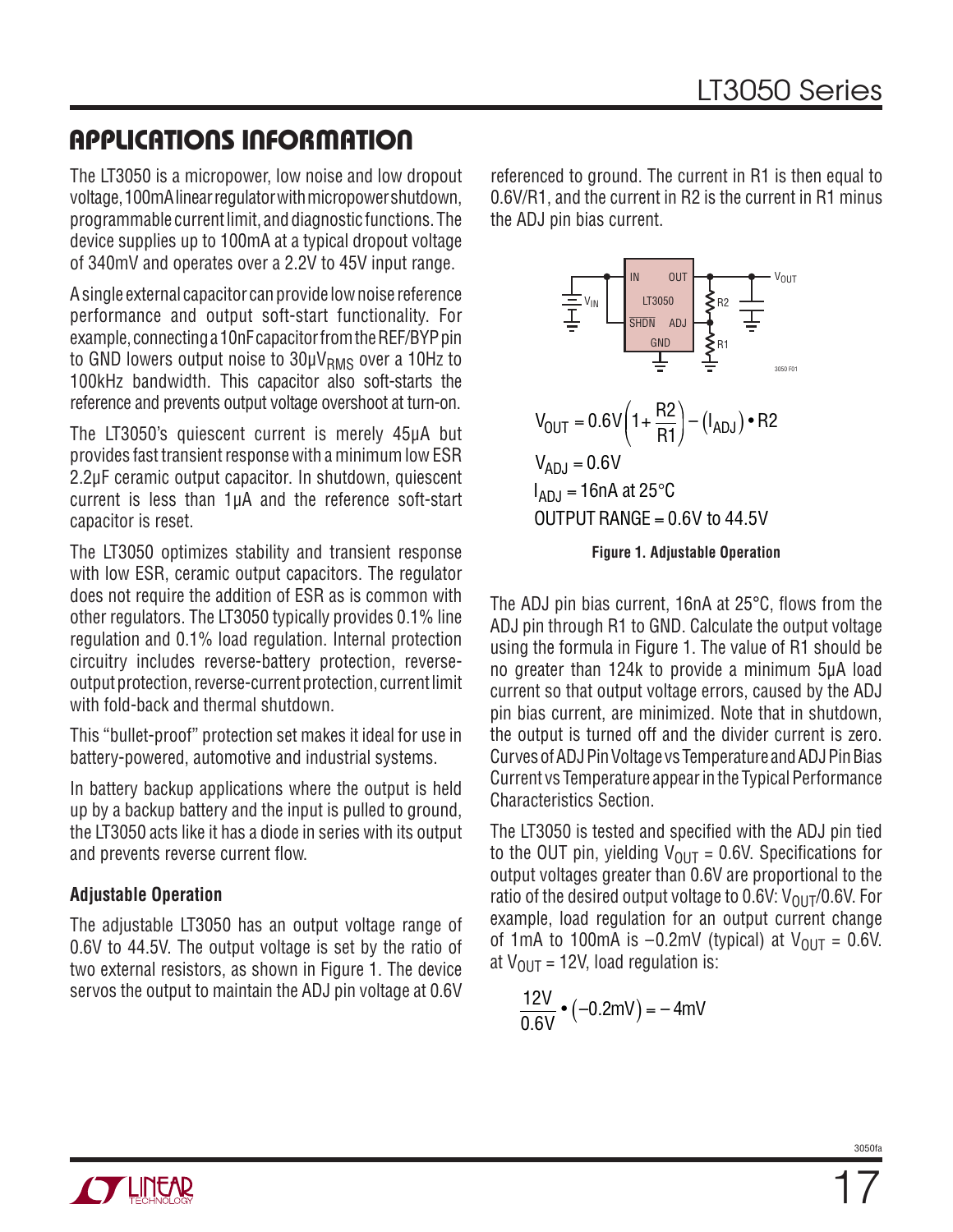Table 1 shows 1% resistor divider values for some common output voltages with a resistor divider current of 5μA.

| -            |                |                |  |  |
|--------------|----------------|----------------|--|--|
| $V_{OUT}(V)$ | $R1 (k\Omega)$ | $R2 (k\Omega)$ |  |  |
| 1.2          | 118            | 118            |  |  |
| 1.5          | 121            | 182            |  |  |
| 1.8          | 124            | 249            |  |  |
| 2.5          | 115            | 365            |  |  |
| 3            | 124            | 499            |  |  |
| 3.3          | 124            | 562            |  |  |
| 5            | 115            | 845            |  |  |

#### **Bypass Capacitance, Output Voltage Noise and Transient Response**

The LT3050 regulator provides low output voltage noise over the 10Hz to 100kHz bandwidth while operating at full load with the addition of a reference bypass capacitor  $(C_{REF/RYP})$  from the REF/BYP pin to GND. A good quality, low leakage capacitor is recommended. This capacitor will bypass the internal reference of the regulator, providing a low frequency noise pole. With the use of 10nF for  $C_{\text{REF/RYP}}$ the output voltage noise decreases to as low as  $30 \mu V_{RMS}$ when the output voltage is set for 0.6V. For higher output voltages (generated by using a feedback resistor divider), the output voltage noise gains up accordingly when using CREF/BYP by itself.

To lower the output voltage noise for higher output voltages, include a feedforward capacitor ( $C_{FF}$ ) from  $V_{OUT}$  to the ADJ pin. A good quality, low leakage capacitor is recommended. This capacitor will bypass the error amplifier of the regulator, providing a low frequency noise pole. With the use of 10nF for both  $C_{FF}$  and  $C_{REF/BYP}$ , output voltage noise decreases to  $30\mu V_{RMS}$  when the output voltage is set to 5V by a 5μA feedback resistor divider. If the current in the feedback resistor divider is doubled,  $C_{FF}$  must also be doubled to achieve equivalent noise performance.

Higher values of output voltage noise are often measured if care is not exercised with regard to circuit layout and testing. Crosstalk from nearby traces induces unwanted noise onto the LT3050's output. Power supply ripple rejection must also be considered. The LT3050 regulator does not have unlimited power supply rejection and passes a small portion of the input noise through to the output.

Using a feedforward capacitor ( $C_{FF}$ ) from  $V_{OUT}$  to the ADJ pin has the added benefit of improving transient response for output voltages greater than 0.6V. With no feedforward capacitor, the settling time will increase as the output voltage is raised above 0.6V. Use the equation in Figure 2 to determine the minimum value of  $C_{FF}$  to achieve a transient response that is similar to 0.6V output voltage performance regardless of the chosen output voltage (See Figure 3 and Transient Response in the Typical Performance Characteristics section).

During start-up, the internal reference will soft-start if a reference bypass capacitor is present. Regulator startup time is directly proportional to the size of the bypass capacitor, slowing to 6ms with a 10nF bypass capacitor (See Start-up Time vs REF/BYP Capacitor in the Typical Performance Characteristics section). The reference bypass capacitor is actively pulled low during shutdown to reset the internal reference.



**Figure 2. Feedforward Capacitor for Fast Transient Response**



**Figure 3. Transient Response vs Feedforward Capacitor**

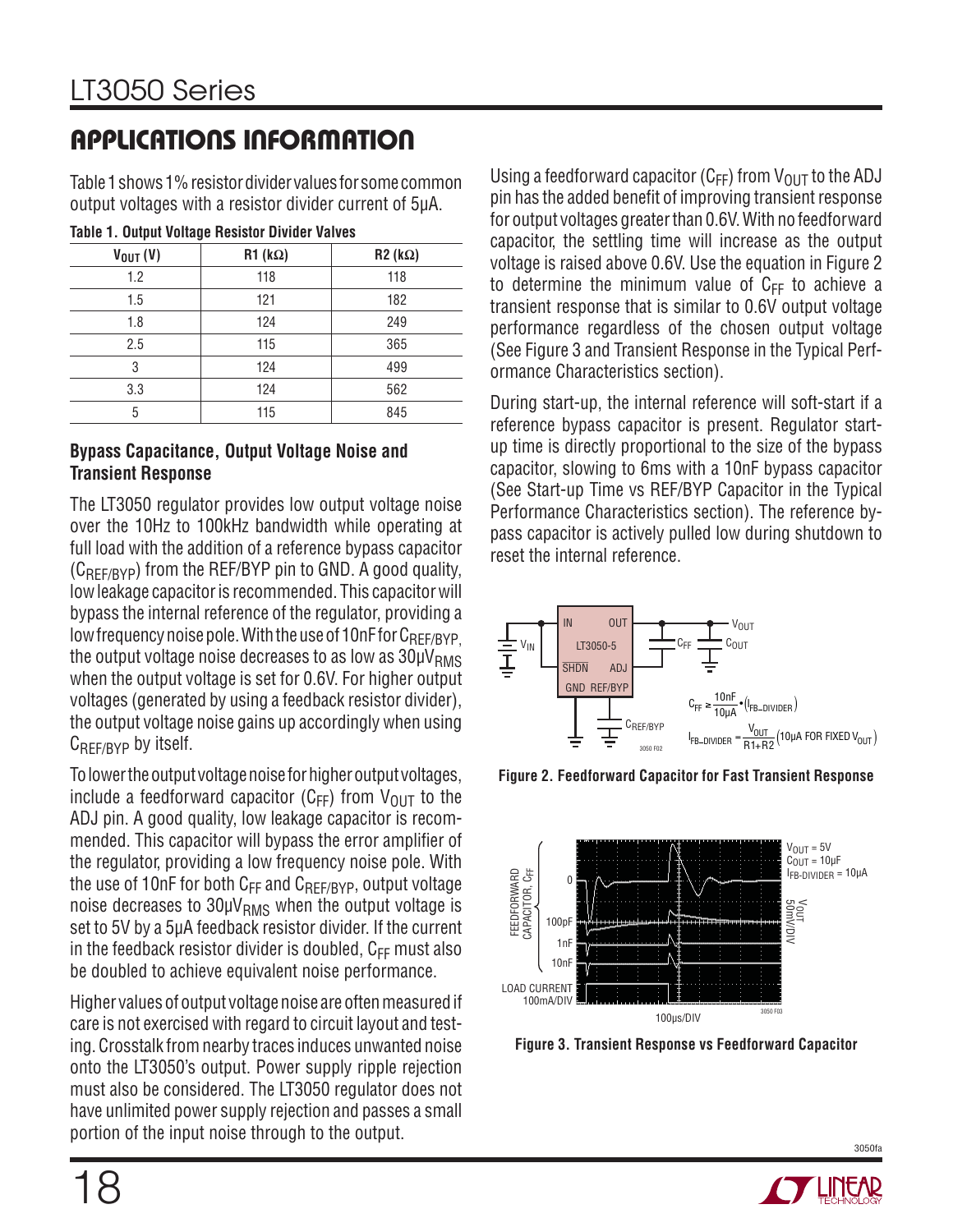Start-up time is also affected by the presence of a feedforward capacitor. Start-up time is directly proportional to the size of the feedforward capacitor and the output voltage, and is inversely proportional to the feedback resistor divider current, slowing to 15ms with a 4.7nF feedforward capacitor and a 10μF output capacitor for an output voltage set to 5V by a 5μA feedback resistor divider.

#### **Output Capacitance**

The LT3050 regulator is stable with a wide range of output capacitors. The ESR of the output capacitor affects stability, most notably with small capacitors. Use a minimum output capacitor of 2.2μF with an ESR of 3 $\Omega$  or less to prevent oscillations. If a feedforward capacitor is used with output voltages set for greater than 24V, use a minimum output capacitor of 4.7μF. The LT3050 is a micropower device and output load transient response is a function of output capacitance. Larger values of output capacitance decrease the peak deviations and provide improved transient response for larger load current changes. Bypass capacitors, used to decouple individual components powered by the LT3050, increase the effective output capacitor value. For applications with large load current transients, a low ESR ceramic capacitor in parallel with a bulk tantalum capacitor often provides an optimally damped response.



**Figure 4. Ceramic Capacitor DC Bias Characteristics**

Give extra consideration to the use of ceramic capacitors. Manufacturers make ceramic capacitors with a variety of dielectrics, each with different behavior across temperature and applied voltage. The most common dielectrics are specified with EIA temperature characteristic codes of Z5U, Y5V, X5R and X7R. The Z5U and Y5V dielectrics provide high C-V products in a small package at low cost, but exhibit strong voltage and temperature coefficients, as shown in Figures 4 and 5. When used with a 5V regulator, a 16V 10μF Y5V capacitor can exhibit an effective value as low as 1μF to 2μF for the DC bias voltage applied, and over the operating temperature range. The X5R and X7R dielectrics yield much more stable characteristics and are more suitable for use as the output capacitor.

The X7R type works over a wider temperature range and has better temperature stability, while the X5R is less expensive and is available in higher values. Care still must be exercised when using X5R and X7R capacitors; the X5R and X7R codes only specify operating temperature range and maximum capacitance change over temperature. Capacitance change due to DC bias with X5R and X7R capacitors is better than Y5V and Z5U capacitors, but can still be significant enough to drop capacitor values below appropriate levels. Capacitor DC bias characteristics tend to improve as component case size increases, but expected capacitance at operating voltage should be verified.



**Figure 5. Ceramic Capacitor Temperature Characteristics**

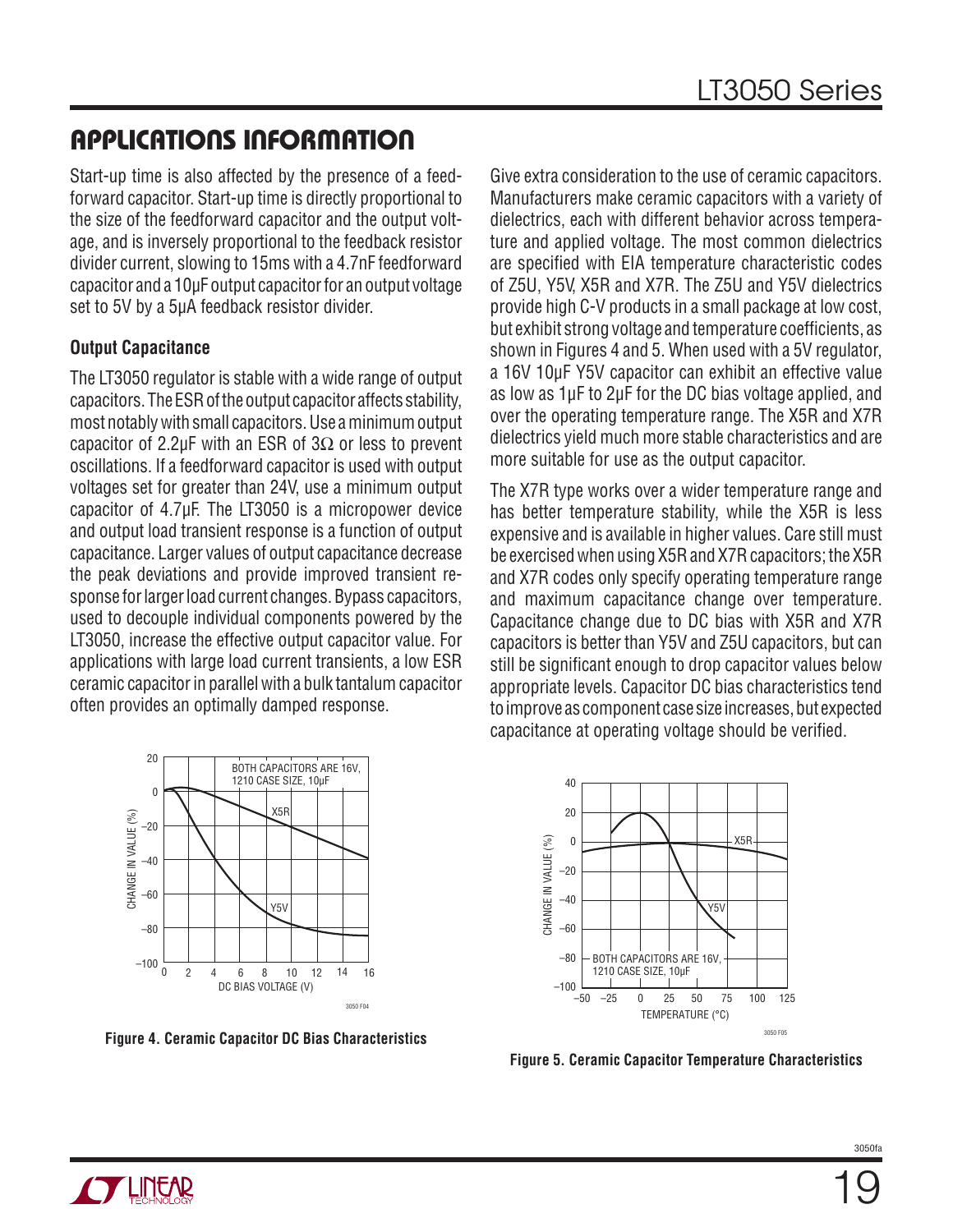# LT3050 Series

### **APPLICATIONS INFORMATION**



**Figure 6. Noise Resulting from Tapping on a Ceramic Capacitor**

Voltage and temperature coefficients are not the only sources of problems. Some ceramic capacitors have a piezoelectric response. A piezoelectric device generates voltage across its terminals due to mechanical stress, similar to the way a piezoelectric accelerometer or microphone works. For a ceramic capacitor, the stress is induced by vibrations in the system or thermal transients. The resulting voltages produced cause appreciable amounts of noise. A ceramic capacitor produced the trace in Figure 6 in response to light tapping from a pencil. Similar vibration induced behavior can masquerade as increased output voltage noise.

#### **Overload Recovery**

Like many IC power regulators, the LT3050 has safe operating area protection. The safe area protection decreases current limit as input-to-output voltage increases, and keeps the power transistor inside a safe operating region for all values of input-to-output voltage. The LT3050 provides some output current at all values of input-to-output voltage up to the device breakdown.

When power is first applied, the input voltage rises and the output follows the input; allowing the regulator to start-up into very heavy loads. During start-up, as the input voltage is rising, the input-to-output voltage differential is small, allowing the regulator to supply large output currents. With a high input voltage, a problem can occur wherein the removal of an output short will not allow the output to recover. Other regulators, such as the LT1083/LT1084/ LT1085 family and LT1764A also exhibit this phenomenon, so it is not unique to the LT3050. The problem occurs with

a heavy output load when the input voltage is high and the output voltage is low. Common situations are: immediately after the removal of a short-circuit or if the shutdown pin is pulled high after the input voltage is already turned on. The load line for such a load intersects the output current curve at two points. If this happens, there are two stable output operating points for the regulator. With this double intersection, the input power supply needs to be cycled down to zero and brought up again to make the output recover.

### **Thermal Considerations**

The LT3050's maximum rated junction temperature of 125°C limits its power handling capability. Two components comprise the power dissipated by the device:

- 1. Output current multiplied by the input/output voltage differential:  $I_{\text{OUT}} \cdot (V_{\text{IN}} - V_{\text{OUT}})$ , and
- 2. GND pin current multiplied by the input voltage: IGND • VIN

GND pin current is determined using the GND Pin Current curves in the Typical Performance Characteristics section. Power dissipation equals the sum of the two components listed above.

The LT3050 regulator has internal thermal limiting that protects the device during overload conditions. For continuous normal conditions, do not exceed the maximum junction temperature of 125°C. Carefully consider all sources of thermal resistance from junction-to-ambient including other heat sources mounted in proximity to the LT3050.

The undersides of the LT3050 DFN and MSOP packages have exposed metal from the lead frame to the die attachment. These packages allow heat to directly transfer from the die junction to the printed circuit board metal to control maximum operating junction temperature. The dual-in-line pin arrangement allows metal to extend beyond the ends of the package on the topside (component side) of a PCB. Connect this metal to GND on the PCB. The multiple IN and OUT pins of the LT3050 also assist in spreading heat to the PCB.

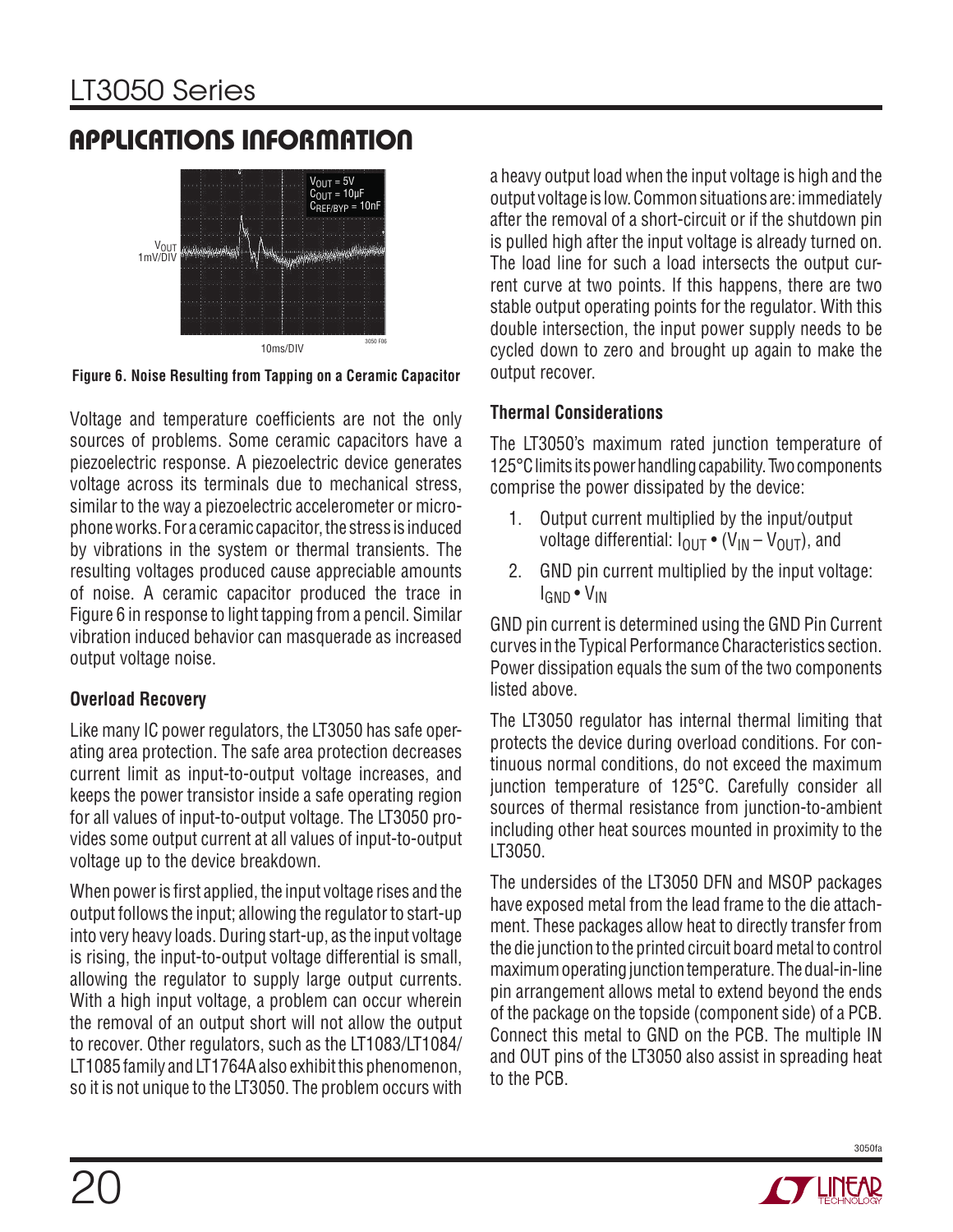For surface mount devices, heat sinking is accomplished by using the heat spreading capabilities of the PC board and its copper traces. Copper board stiffeners and plated through-holes also can spread the heat generated by power devices. The following tables list thermal resistance as a function of copper area in a fixed board size. All measurements were taken in still air on a four-layer FR-4 board with one ounce solid internal planes and two ounce external trace planes with a total board thickness of 1.6mm. For further information on thermal resistance and using thermal information, refer to JEDEC standard JESD51, notably JESD51-12.

**Table 1. MSOP Measured Thermal Resistance**

|                | <b>COPPER AREA</b>      | <b>BOARD</b> | <b>THERMAL RESISTANCE</b> |
|----------------|-------------------------|--------------|---------------------------|
| <b>TOPSIDE</b> | <b>BACKSIDE</b>         | <b>AREA</b>  | (JUNCTION-TO-AMBIENT)     |
|                | 2500 sq mm   2500 sq mm | 2500 sq mm   | $40^{\circ}$ C/W          |
|                | 1000 sq mm   2500 sq mm | 2500 sq mm   | $41^{\circ}$ C/W          |
| $225$ sq mm    | $2500$ sq mm            | 2500 sq mm   | $43^{\circ}$ C/W          |
| $100$ sq mm    | 2500 sq mm              | 2500 sq mm   | $45^{\circ}$ C/W          |

#### **Table 2. DFN Measured Thermal Resistance**

| <b>COPPER AREA</b><br><b>TOPSIDE</b> | <b>BOARD AREA</b> | <b>THERMAL RESISTANCE</b><br>(JUNCTION-TO-AMBIENT) |
|--------------------------------------|-------------------|----------------------------------------------------|
| 2500 sq mm                           | 2500 sq mm        | $44^{\circ}$ C/W                                   |
| $1000$ sq mm                         | 2500 sq mm        | $45^{\circ}$ C/W                                   |
| 225 sq mm                            | 2500 sq mm        | $47^{\circ}$ C/W                                   |
| $100$ sq mm                          | 2500 sq mm        | $49^{\circ}$ C/W                                   |
|                                      |                   |                                                    |

### **Calculating Junction Temperature**

Example: Given an output voltage of 5V, an input voltage range of  $12V \pm 5$ %, a maximum output current range of 75mA and a maximum ambient temperature of 85°C, what will the maximum junction temperature be?

The power dissipated by the device equals:

 $I_{\text{OUT}(MAX)}$  \*  $(V_{\text{IN}(MAX)} - V_{\text{OUT}}) + I_{\text{GND}}$  \*  $V_{\text{IN}(MAX)}$ 

where,

```
I_{\text{OUT} (MAX)} = 75 \text{mA}
```
 $V_{IN(MAX)} = 12.6V$ 

 $I_{GND}$  at  $(I_{OUT} = 75mA, V_{IN} = 12V) = 1.5mA$ 

So,

 $P = 75mA \cdot (12.6V - 5V) + 1.5mA \cdot 12.6V = 0.589W$ 

Using a DFN package, the thermal resistance ranges from 44°C/W to 49°C/W depending on the copper area. So the junction temperature rise above ambient approximately equals:

 $0.589W \cdot 49^{\circ}$ C/W = 28.86 $^{\circ}$ C

The maximum junction temperature equals the maximum ambient temperature plus the maximum junction temperature rise above ambient or:

 $T_{JMAX} = 85^{\circ}C + 28.86^{\circ}C = 113.86^{\circ}C$ 

### **Protection Features**

The LT3050 incorporates several protection features that make it ideal for use in battery-powered circuits. In addition to the normal protection features associated with monolithic regulators, such as current limiting and thermal limiting, the device also protects against reverse-input voltages, reverse-output voltages and reverse output-toinput voltages.

Current limit protection and thermal overload protection protect the device against current overload conditions at the output of the device. For normal operation, do not exceed a junction temperature of 125°C.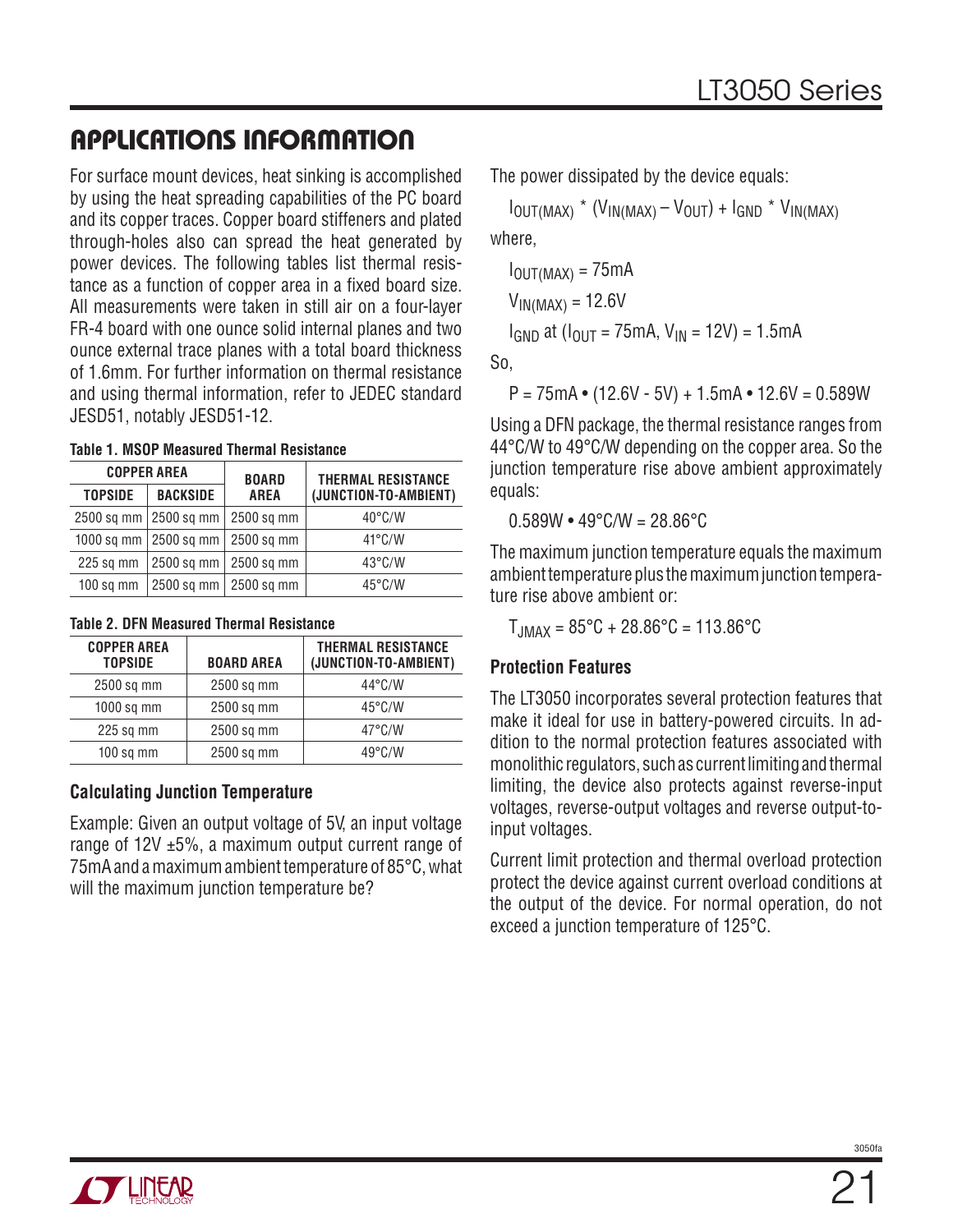The LT3050 IN pin withstands reverse voltages of 50V. The device limits current flow to less than 300uA (typically less than 10μA) and no negative voltage appears at OUT. The device protects both itself and the load against batteries that are plugged in backwards.

The SHDN pin cannot be driven below GND unless tied to the IN pin. If the  $\overline{\text{SHDN}}$  pin is driven below GND while IN is powered, the output may turn on. SHDN pin logic cannot be referenced to a negative rail.

The LT3050 incurs no damage if its output is pulled below ground. If the input is left open-circuit or grounded,

the output can be pulled below ground by 50V. No current flows through the pass transistor from the output. However, current flows in (but is limited by) the resistor divider that sets the output voltage. Current flows from the bottom resistor in the divider and from the ADJ pin's internal clamp through the top resistor in the divider to the external circuitry pulling OUT below ground. If the input is powered by a voltage source, the output sources current equal to its current limit capability and the LT3050 protects itself by thermal limiting. In this case, grounding the SHDN pin turns off the device and stops the output from sourcing current.



**Figure 7. Reverse Output Current** 

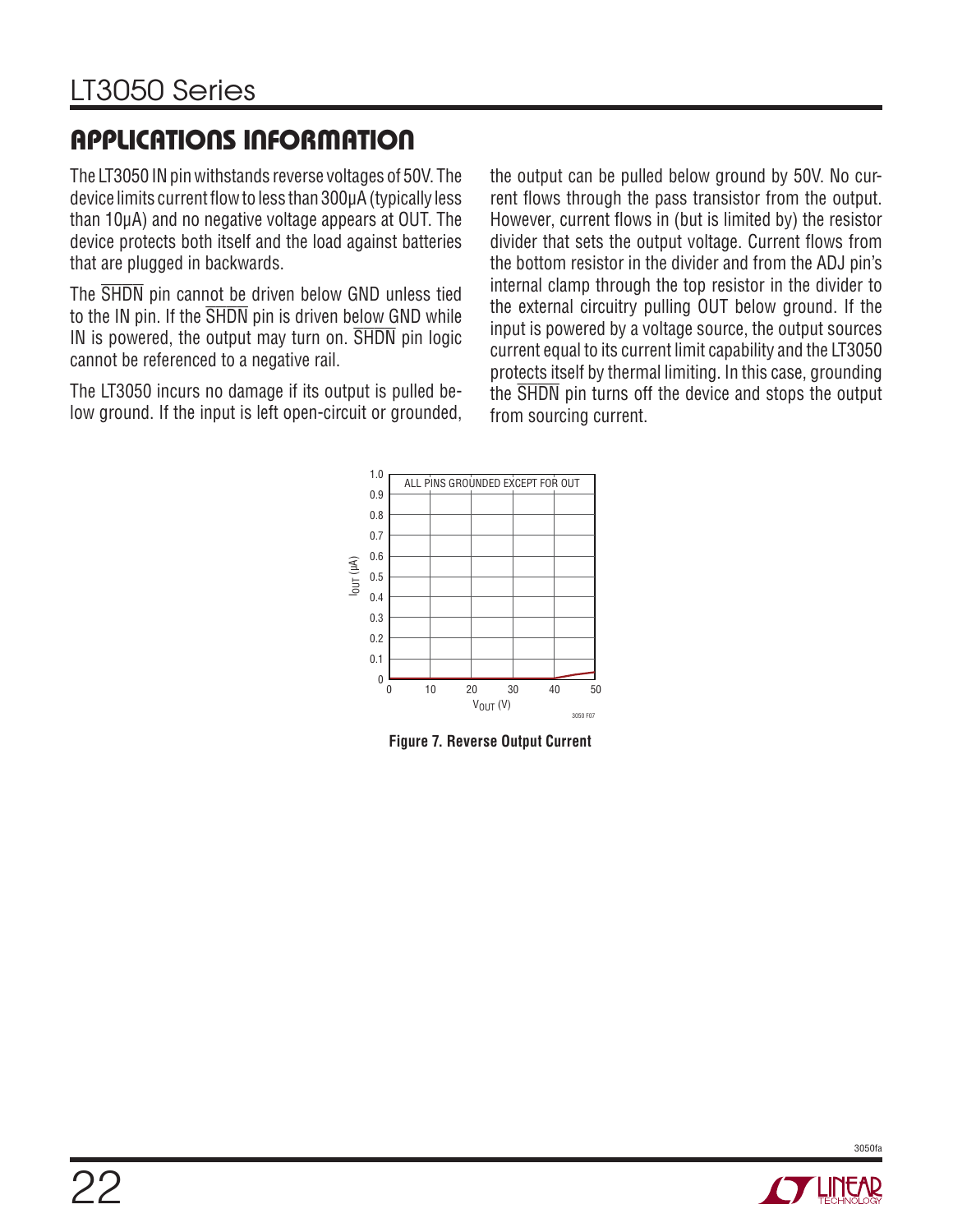### **PACKAGE DESCRIPTION**

**DDB Package 12-Lead Plastic DFN (3mm** × **2mm)** (Reference LTC DWG # 05-08-1723 Rev Ø)



RECOMMENDED SOLDER PAD PITCH AND DIMENSIONS APPLY SOLDER MASK TO AREAS THAT ARE NOT SOLDERED



1. DRAWING IS NOT A JEDEC PACKAGE OUTLINE

2. DRAWING NOT TO SCALE

3. ALL DIMENSIONS ARE IN MILLIMETERS

- 4. DIMENSIONS OF EXPOSED PAD ON BOTTOM OF PACKAGE DO NOT INCLUDE
	- MOLD FLASH. MOLD FLASH, IF PRESENT, SHALL NOT EXCEED 0.15mm ON ANY SIDE
- 5. EXPOSED PAD SHALL BE SOLDER PLATED

6. SHADED AREA IS ONLY A REFERENCE FOR PIN 1 LOCATION ON THE TOP AND BOTTOM OF PACKAGE

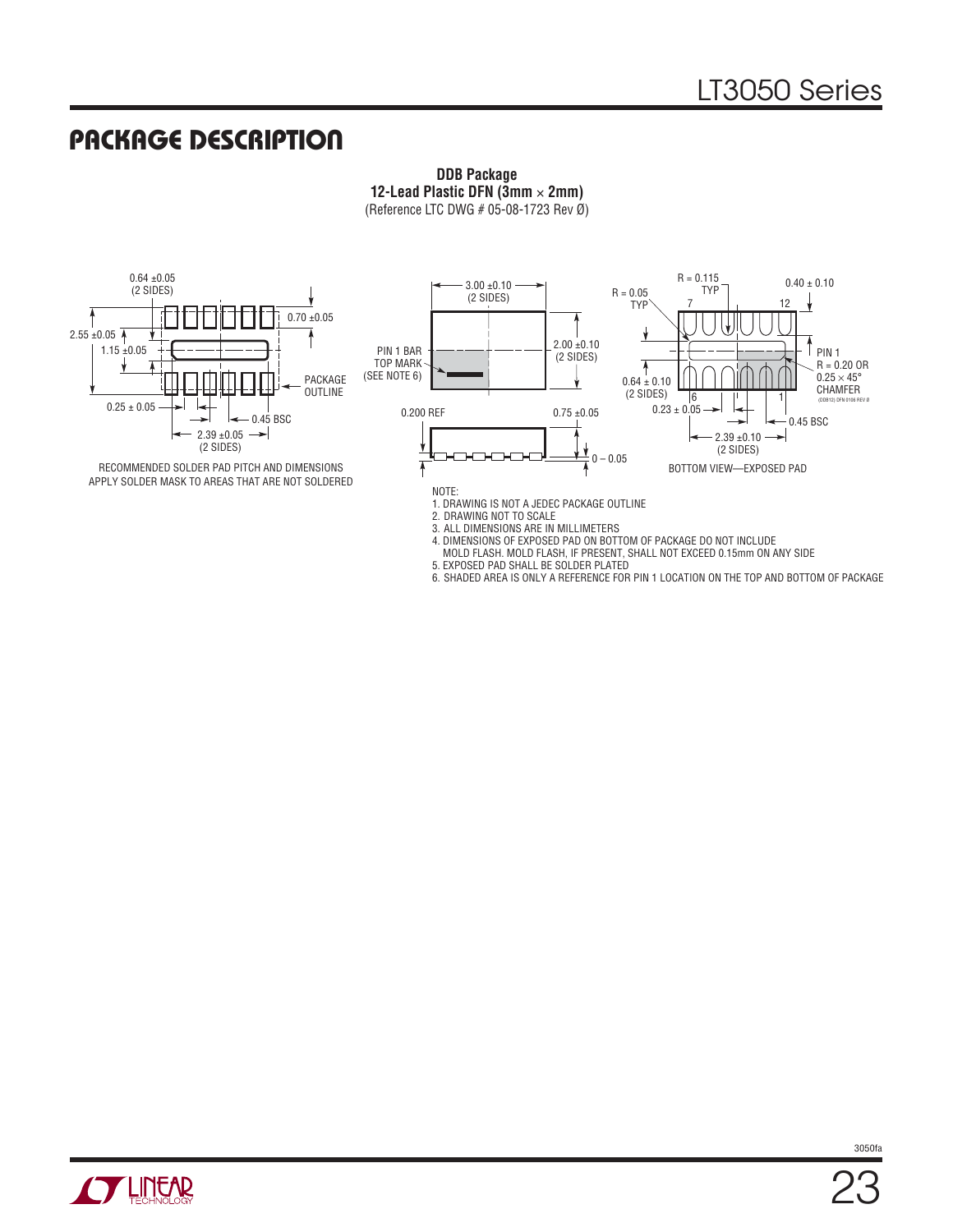### **PACKAGE DESCRIPTION**



**MSE Package 12-Lead Plastic MSOP Exposed Die Pad**

(Reference LTC DWG # 05-08-1666 Rev B)

NOTE:

3. DIMENSION DOES NOT INCLUDE MOLD FLASH, PROTRUSIONS OR GATE BURRS. MOLD FLASH, PROTRUSIONS OR GATE BURRS SHALL NOT EXCEED 0.152mm (.006") PER SIDE

4. DIMENSION DOES NOT INCLUDE INTERLEAD FLASH OR PROTRUSIONS. INTERLEAD FLASH OR PROTRUSIONS SHALL NOT EXCEED 0.152mm (.006") PER SIDE 5. LEAD COPLANARITY (BOTTOM OF LEADS AFTER FORMING) SHALL BE 0.102mm (.004") MAX

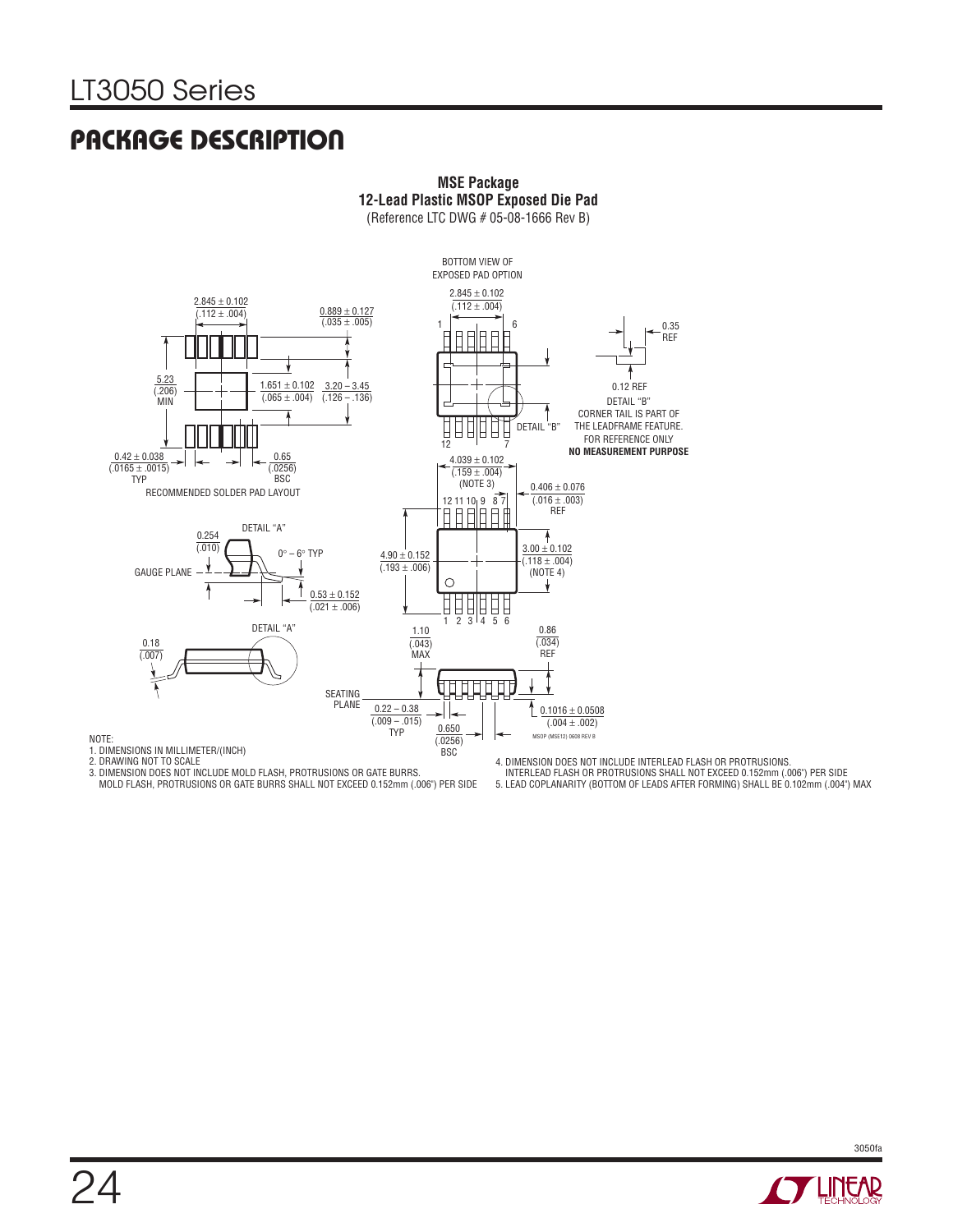### **REVISION HISTORY**

| <b>REV</b> | <b>DATE</b> | <b>DESCRIPTION</b>                                                          | : NUMBER<br>' PAG∟ |
|------------|-------------|-----------------------------------------------------------------------------|--------------------|
|            | O/          | ∣ voltage options.<br>d data sheet to include fixed <sup>.</sup><br>Updated |                    |

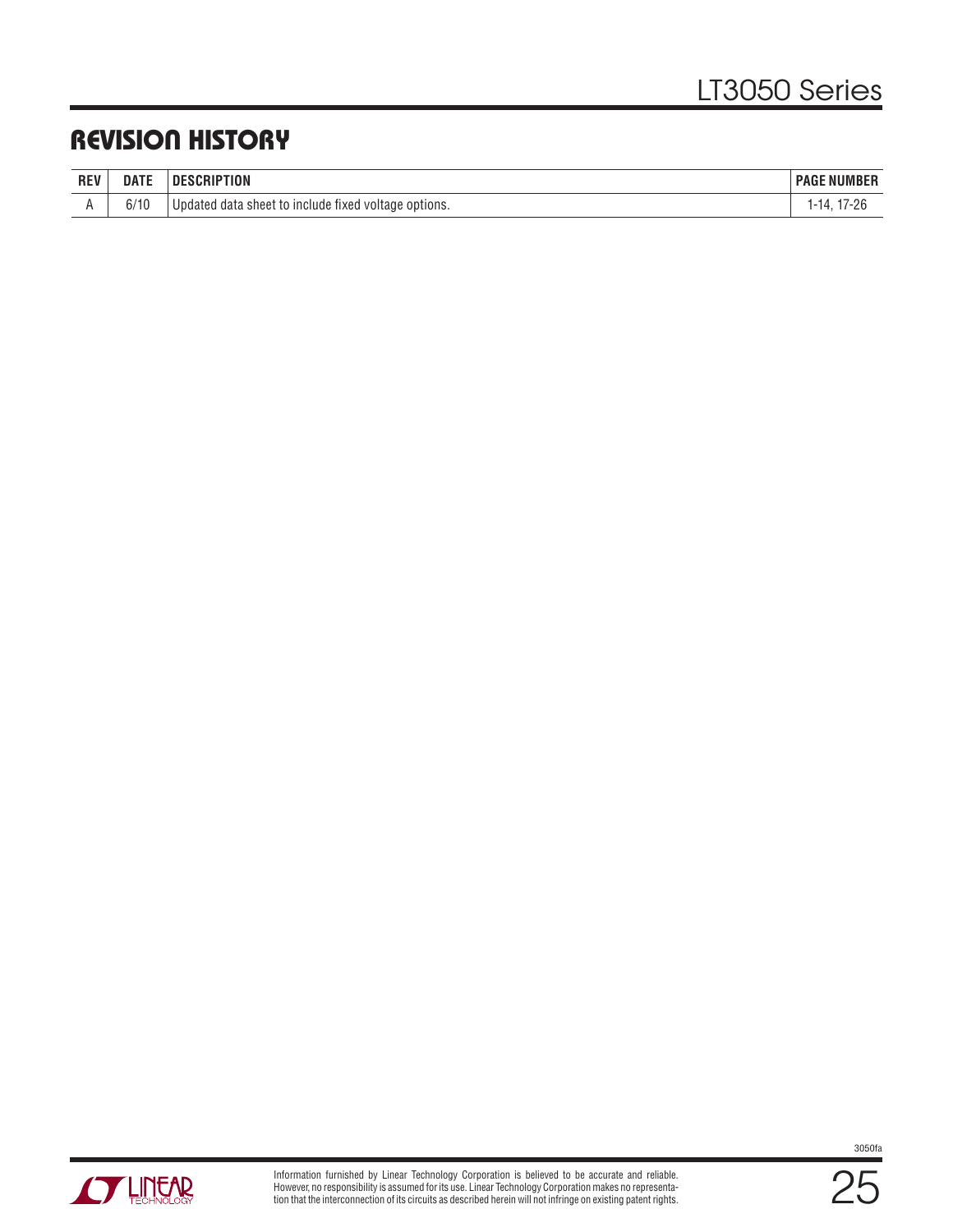### **TYPICAL APPLICATION**



**5V Protected Antenna Supply with 100mA Current Limit, 10mA I<sub>MIN</sub>** 

### **RELATED PARTS**

| <b>PART</b><br><b>NUMBER</b> | <b>DESCRIPTION</b>                                                         | <b>COMMENTS</b>                                                                                                                                                                                                                                                                                                                                                                                  |  |
|------------------------------|----------------------------------------------------------------------------|--------------------------------------------------------------------------------------------------------------------------------------------------------------------------------------------------------------------------------------------------------------------------------------------------------------------------------------------------------------------------------------------------|--|
| LT1761                       | 100mA, Low Noise LDO                                                       | 300mV Dropout Voltage, Low Noise: 20µV <sub>RMS</sub> , V <sub>IN</sub> = 1.8V to 20V, ThinSOT Package                                                                                                                                                                                                                                                                                           |  |
| LT1762                       | 150mA, Low Noise LDO                                                       | 300mV Dropout Voltage, Low Noise: 20µV <sub>RMS</sub> , V <sub>IN</sub> = 1.8V to 20V, MS8 Package                                                                                                                                                                                                                                                                                               |  |
| LT1763                       | 500mA, Low Noise LDO                                                       | 300mV Dropout Voltage, Low Noise: 20µV <sub>RMS</sub> , V <sub>IN</sub> = 1.8V to 20V, SO-8 Package                                                                                                                                                                                                                                                                                              |  |
| LT1962                       | 300mA, Low Noise LDO                                                       | 270mV Dropout Voltage, Low Noise: 20µV <sub>RMS</sub> , V <sub>IN</sub> = 1.8V to 20V, MS8 Package                                                                                                                                                                                                                                                                                               |  |
| LT1963/A                     | 1.5A Low Noise, Fast Transient<br>Response LDO                             | 340mV Dropout Voltage, Low Noise: 40µV <sub>RMS</sub> , V <sub>IN</sub> = 2.5V to 20V, "A" Version Stable with<br>Ceramic Capacitors, TO-220, DD-PAK, SOT-223 and SO-8 Packages                                                                                                                                                                                                                  |  |
| LT1965                       | 1.1A, Low Noise, Low Dropout Linear<br>Regulator                           | 290mV Dropout Voltage, Low Noise: 40µV <sub>RMS</sub> , V <sub>IN</sub> : 1.8V to 20V, V <sub>OUT</sub> : 1.2V to 19.5V, Stable<br>with Ceramic Capacitors, TO-220, DD-PAK, MSOP and $3 \times 3$ DFN Packages                                                                                                                                                                                   |  |
| LT3008                       | 20mA, 45V, 3µA I <sub>O</sub> Micropower LDO                               | 300mV Dropout Voltage, Low $I_0$ : 3µA, V <sub>IN</sub> = 2.0V to 45V, V <sub>OUT</sub> = 0.6V to 39.5V; ThinSOT and<br>$2mm \times 2mm$ DFN-6 Packages                                                                                                                                                                                                                                          |  |
| LT3009                       | 20mA, 3µA Io Micropower LDO                                                | 280mV Dropout Voltage, Low $I_0$ : 3µA, V <sub>IN</sub> = 1.6V to 20V, ThinSOT and SC-70 Packages                                                                                                                                                                                                                                                                                                |  |
| LT3010                       | 50mA, High Voltage, Micropower LDO                                         | $V_{IN}$ : 3V to 80V, $V_{OIII}$ : 1.275V to 60V, VDO = 0.3V, $I_0$ = 30µA, ISD < 1µA, Low Noise: <100µ $V_{RMS}$ ,<br>Stable with 1µF Output Capacitor, Exposed MS8 Package                                                                                                                                                                                                                     |  |
| LT3011                       | 50mA, High Voltage, Micropower LDO<br>with PWRGD                           | $V_{IN}$ : 3V to 80V, $V_{OII}$ 1.275V to 60V, VDO = 0.3V, $I_0$ = 46µA, ISD < 1µA, Low Noise: <100µV <sub>RMS</sub> ,<br>Power Good, Stable with 1µF Output Capacitor, $3 \times 3$ DFN-10 and Exposed MS12E Packages                                                                                                                                                                           |  |
| LT3012                       | 250mA, 4V to 80V, Low Dropout<br>Micropower Linear Regulator               | $V_{IN}$ : 4V to 80V, $V_{OII}$ 1.24V to 60V, VDO = 0.4V, $I_0$ = 40µA, ISD < 1µA, TSSOP-16E and<br>$4 \text{mm} \times 3 \text{mm}$ DFN-12 Packages                                                                                                                                                                                                                                             |  |
| LT3013                       | 250mA, 4V to 80V, Low Dropout<br>Micropower Linear Regulator with<br>PWRGD | $V_{IN}$ : 4V to 80V, $V_{OIII}$ : 1.24V to 60V, VDO = 0.4V, $I_0 = 65 \mu A$ , ISD < 1 $\mu A$ , Power Good feature;<br>TSSOP-16E and 4mm × 3mm DFN-12 Packages                                                                                                                                                                                                                                 |  |
| LT3014/HV                    | 20mA, 3V to 80V, Low Dropout<br>Micropower Linear Regulator                | $V_{IN}$ : 3V to 80V (100V for 2ms, "HV" version), $V_{OIII}$ : 1.22V to 60V, VDO = 0.35V, $I_0 = 7 \mu A$ , ISD <<br>1µA, ThinSOT and 3mm × 3mm DFN-8 Packages                                                                                                                                                                                                                                  |  |
| LT3060                       | 100mA, Low Noise LDO with Soft Start                                       | 300mV Dropout Voltage, Low Noise: 20µV <sub>RMS</sub> , V <sub>IN</sub> = 1.8V to 45V, DFN Package                                                                                                                                                                                                                                                                                               |  |
| LT3080/-1                    | 1.1A, Parallelable, Low Noise, Low<br>Dropout Linear Regulator             | 300mV Dropout Voltage (2-supply operation), Low Noise: 40µV <sub>RMS</sub> , V <sub>IN</sub> : 1.2V to 36V, V <sub>OUT</sub> : 0V<br>to 35.7V, Current-Based Reference with 1-Resistor V <sub>OUT</sub> set; Directly Parallelable (no op amp<br>required), Stable with Ceramic Caps, TO-220, SOT-223, MSOP and 3mm x 3mm DFN Packages;<br>"-1" Version has Integrated Internal Ballast Resistor |  |
| LT3085                       | 500mA, Parallelable. Low Noise, Low<br>Dropout Linear Regulator            | 275mV Dropout Voltage (2-supply operation), Low Noise: 40µV <sub>RMS</sub> , V <sub>IN</sub> : 1.2V to 36V, V <sub>OUT</sub> : 0V<br>to 35.7V, Current-Based Reference with 1-Resistor $V_{OIIT}$ set; Directly Parallelable (no op amp<br>required), Stable with Ceramic Caps, MSOP-8 and 2mm x 3mm DFN Packages                                                                                |  |